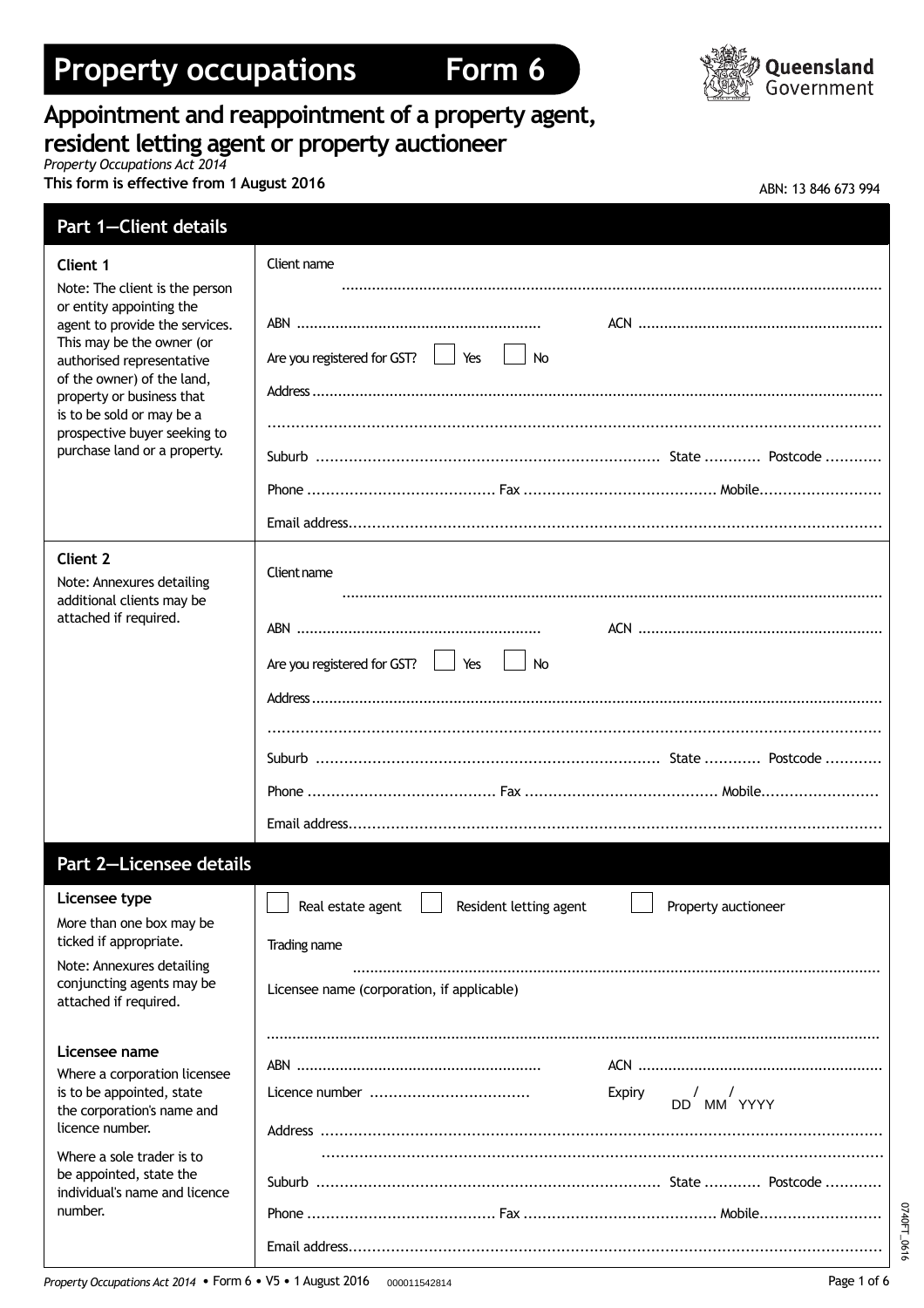|                                                                                                                                                                                                                                                                                                                                                                           | Part 3-Details of property or business that is to be sold, let, purchased, or managed                                                                         |                                                                                                                                                                                                                                                                                                                  |         |
|---------------------------------------------------------------------------------------------------------------------------------------------------------------------------------------------------------------------------------------------------------------------------------------------------------------------------------------------------------------------------|---------------------------------------------------------------------------------------------------------------------------------------------------------------|------------------------------------------------------------------------------------------------------------------------------------------------------------------------------------------------------------------------------------------------------------------------------------------------------------------|---------|
| Please provide details of the<br>property, land, or business as<br>appropriate.<br>Note: Annexures detailing<br>multiple properties may be<br>attached if required.                                                                                                                                                                                                       | Description                                                                                                                                                   |                                                                                                                                                                                                                                                                                                                  |         |
| Part 4-Appointment of property agent                                                                                                                                                                                                                                                                                                                                      |                                                                                                                                                               |                                                                                                                                                                                                                                                                                                                  |         |
| Section 1<br>Performance of service<br>Annexures detailing the<br>performance of service may<br>be attached if required.                                                                                                                                                                                                                                                  | The client appoints the agent to perform the following service/s:<br>Purchase<br>Sale<br>Leasing (Commercial agents)<br>Auction<br>Auction date               | Letting / collection of rent / management<br>$\frac{1}{2}$<br>(must be completed)<br>DD MM YYYY                                                                                                                                                                                                                  |         |
| Section 2<br>Term of appointment<br>Sole and exclusive<br>appointments: for sales<br>of one or two residential<br>properties, the term is<br>negotiable and agent can be<br>appointed or reappointed<br>up to a maximum of 90<br>days per term. There are no<br>limitations on the length of<br>an appointment for anything<br>other than a residential<br>property sale. | Single appointment for a particular service or services<br><b>Start</b><br>$\sqrt{2}$<br>$\sqrt{2}$<br>DD MM YYYY<br>$\sqrt{ }$<br><b>Start</b><br>DD MM YYYY | End<br>$\sqrt{ }$<br>DD MM YYYY<br>Continuing appointment for a service or a number of services over a period                                                                                                                                                                                                    |         |
| Section 3<br>Price<br>State the price for which the<br>property, land or business is to<br>be sold or let.<br>Note: Bait advertising is an<br>offence under the Australian<br>Consumer Law.                                                                                                                                                                               | Reserve<br>writing at a later date.<br>disclose to the electronic listing provider a price or price range of                                                  | List<br>For auctions: If a reserve price is unknown at the time of appointment, it can be advised in<br>For residential property auctions and residential properties to be marketed without a price: If<br>the client agrees to marketing via an electronic listing provider, the client agrees for the agent to | Letting |
| Section 4<br>Instructions/conditions<br>The client may list any<br>condition, limitation<br>or restriction on the<br>performance of the service.<br>Note: Annexures detailing<br>instructions/conditions may<br>be attached if required.                                                                                                                                  |                                                                                                                                                               |                                                                                                                                                                                                                                                                                                                  |         |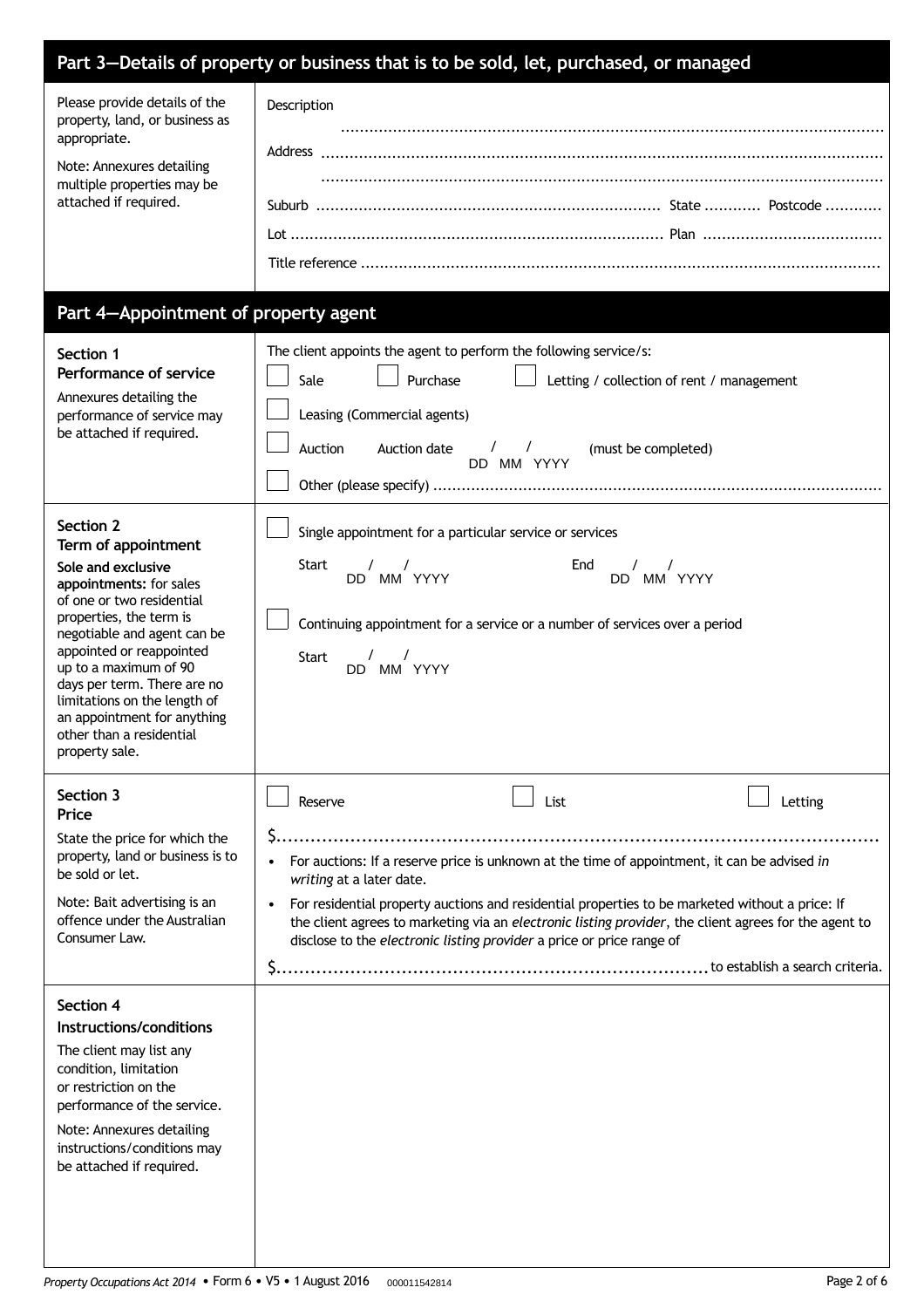| Part 5-Termination of appointment                                             |                                                                                                                                                                                                                                                                                                                                                                                    |  |  |  |
|-------------------------------------------------------------------------------|------------------------------------------------------------------------------------------------------------------------------------------------------------------------------------------------------------------------------------------------------------------------------------------------------------------------------------------------------------------------------------|--|--|--|
| Residential sales of 1 or 2<br>properties only                                | <b>Open listing:</b> You may terminate in writing at any time.<br>Sole or exclusive: The client and agent can agree in writing to end the appointment early. For<br>appointments of 60 days or more, either party can end the appointment by giving 30 days written notice,<br>but the appointment must run for at least 60 days unless both parties agree to an earlier end date. |  |  |  |
| Open listing                                                                  | You may terminate an open listing for either commercial or residential property sales at any time.                                                                                                                                                                                                                                                                                 |  |  |  |
| Other fixed term<br>appointments<br>(excluding residential<br>property sales) | The parties may agree to a fixed term appointment of their choice. This term may be ended earlier<br>by mutual agreement.                                                                                                                                                                                                                                                          |  |  |  |
| Continuing appointments<br>(for example: letting,<br>collection of rents etc) | You may terminate in writing with 30 days notice, or less if both parties agree.                                                                                                                                                                                                                                                                                                   |  |  |  |

## **Part 6—PROPERTY SALES**: open listing, sole agency or exclusive agency

#### **To the client**

You may appoint an agent to sell a property or land on the basis of an open listing, or a sole agency, or exclusive agency.

The following information explains the circumstances under which you will, and won't, have to pay a commission to the agent if the property is sold during their term of appointment.

#### **OPEN LISTING**

- You appoint the agent to sell the property but you retain a right to appoint other agents on similar terms, without penalty or extra commission.
- No end date required.
- Appointment can be ended by either you or the agent at any time by giving written notice.

#### **When you must pay the agent**

• The agent is entitled to the agreed commission if the agent is the effective cause of sale.

#### **When you don't have to pay the agent**

• If the client sells the property privately and the agent is not the effective cause of sale i.e.: purchaser did not contact the agent, did not attend open house inspections etc.

#### **SOLE AGENCY**

#### **When you must pay the agent**

- If you appoint a new agent during an existing agent's sole agreement term and the property is sold during that term, you may have to pay:
	- A commission to each agent (two commissions)
	- Damages for breach of contract arising under the existing agent's appointment

#### **When you don't have to pay the agent**

• If the client sells the property privately and the agent is not the effective cause of sale i.e.: purchaser did not contact the agent, did not attend open house inspections etc.

| <b>EXCLUSIVE AGENCY</b>                                                                                                                                                                                             |  |  |
|---------------------------------------------------------------------------------------------------------------------------------------------------------------------------------------------------------------------|--|--|
| When you must pay the agent<br>• The client will pay the appointed agent whether this agent, any other agent, or person (including the client themselves) sells the<br>property during the term of the appointment. |  |  |
| • If the client sells the property, after the exclusive appointment expires and if the agent was the effective cause of sale (introduced<br>the buyer to the property) the agent may be entitled to commission.     |  |  |
| At the end of the sole or exclusive agency, the parties<br>Do not agree<br>Agree<br>that the appointment will continue as an open listing. (Please tick whichever is relevant)                                      |  |  |
|                                                                                                                                                                                                                     |  |  |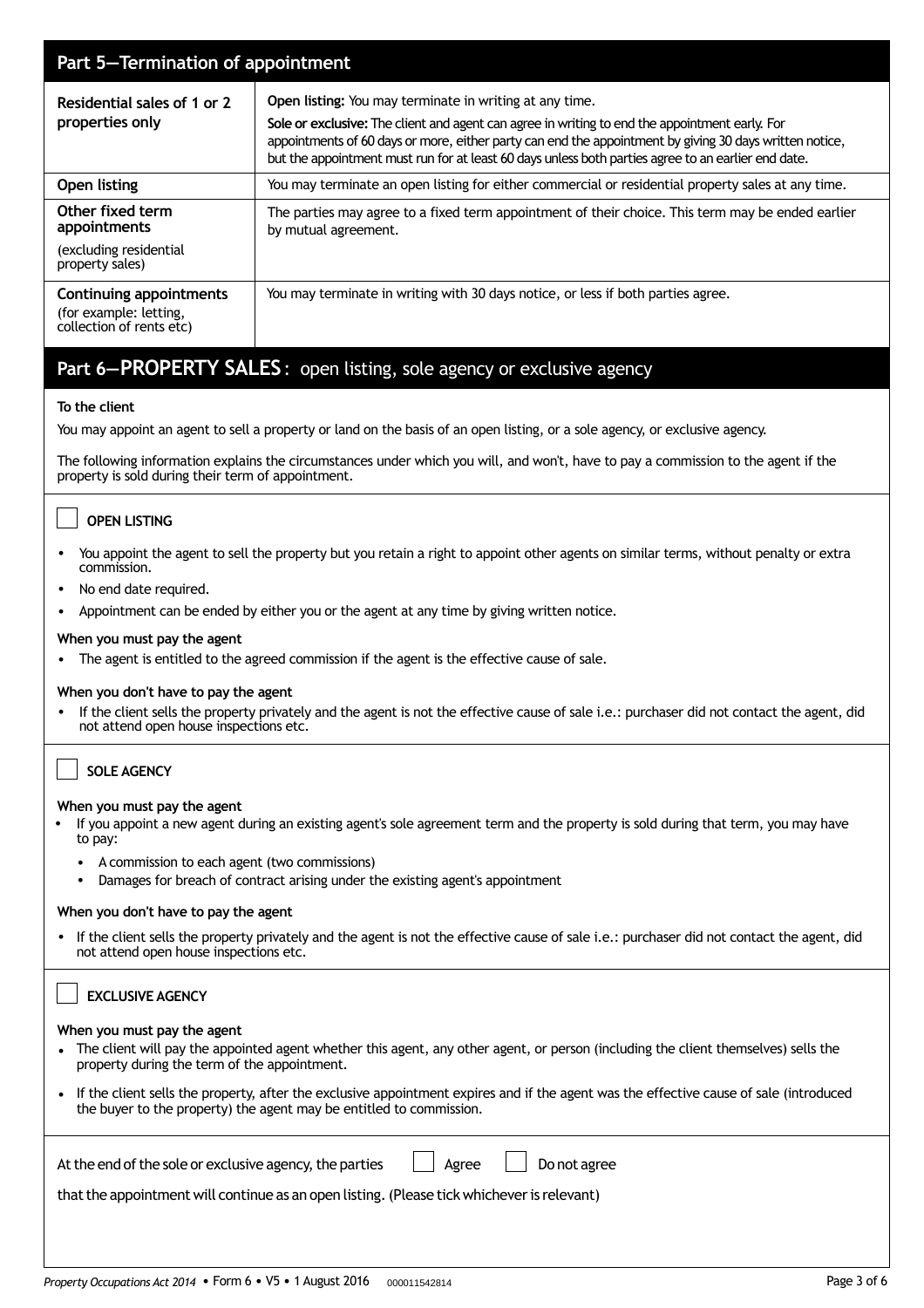| Part 6-PROPERTY SALES: open listing, sole agency or exclusive agency continued                                                                                                                                                                                                                                                                                                                                                                                                                                          |                                                                                                                                                                                                                                                                                                                                                                                                                       |  |  |  |  |
|-------------------------------------------------------------------------------------------------------------------------------------------------------------------------------------------------------------------------------------------------------------------------------------------------------------------------------------------------------------------------------------------------------------------------------------------------------------------------------------------------------------------------|-----------------------------------------------------------------------------------------------------------------------------------------------------------------------------------------------------------------------------------------------------------------------------------------------------------------------------------------------------------------------------------------------------------------------|--|--|--|--|
| Acknowledgement for sole<br>and exclusive agency                                                                                                                                                                                                                                                                                                                                                                                                                                                                        | I/we acknowledge the appointed agent has provided me/us with information about sole and<br>exclusive agency appointments.<br>$\sqrt{1}$<br>Date<br>DD MM YYYY<br>$\frac{1}{2}$<br>Date<br>DD MM YYYY<br>$\sqrt{2}$<br>Date<br>DD MM YYYY                                                                                                                                                                              |  |  |  |  |
| Part 7-Commission                                                                                                                                                                                                                                                                                                                                                                                                                                                                                                       |                                                                                                                                                                                                                                                                                                                                                                                                                       |  |  |  |  |
| To the client<br>The commission is negotiable. It<br>must be written as a percentage<br>or dollar amount.<br>Make sure you understand<br>when commission is payable.<br>If you choose 'Other' and<br>the contract does not settle,<br>the agent may still seek<br>commission.<br>To the agent<br>You should ensure that<br>commission is clearly<br>expressed and the client fully<br>understands the likely amount<br>and when it is payable. Refer<br>to section 104 and 105 of the<br>Property Occupations Act 2014. | The client and the agent agree that the commission including GST payable for the service to be<br>performed by the agent is:<br>When commission is payable<br>For sales, including auctions, commission is payable if a contract is entered into and<br>settlement of the contract occurs.<br>(for specific other circumstances in which commission is payable see annexure).<br>For all other types of appointments: |  |  |  |  |
|                                                                                                                                                                                                                                                                                                                                                                                                                                                                                                                         | This area has been intentionally left blank.                                                                                                                                                                                                                                                                                                                                                                          |  |  |  |  |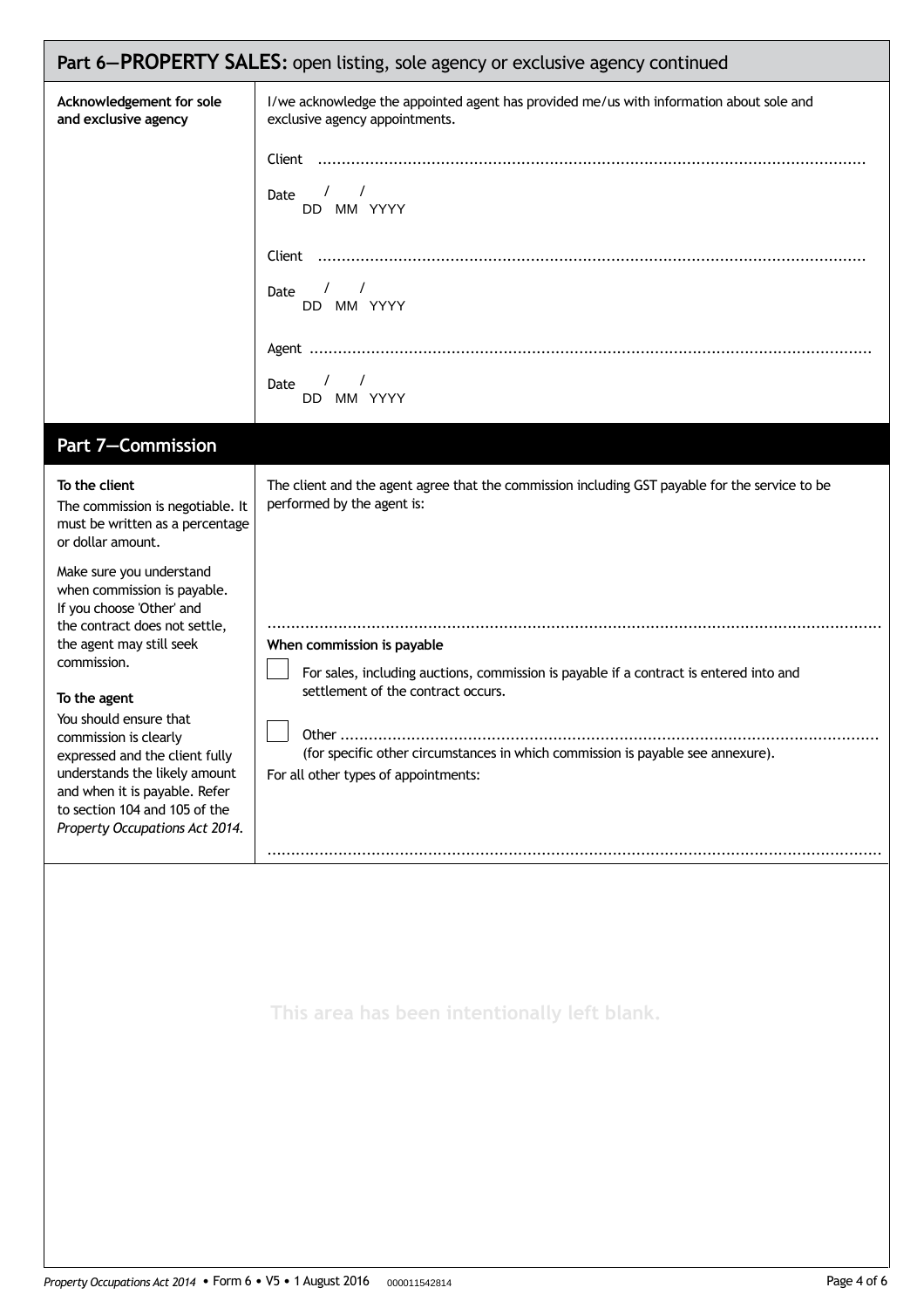### **Part 8—Authorisation to incur fees, charges and expenses**

The client authorises the agent to incur the following expenses in relation to the performance of the service/s. Annexures may be **attached if required.**

| Section 1<br>Advertising/marketing                                                                                                                                               |                                                                                                |        |                         |  |
|----------------------------------------------------------------------------------------------------------------------------------------------------------------------------------|------------------------------------------------------------------------------------------------|--------|-------------------------|--|
| To the client                                                                                                                                                                    |                                                                                                |        |                         |  |
| Your agent may either<br>complete this section or attach<br>annexures of marketing/<br>advertising activities. In either<br>case, the authorised amount<br>must be written here. |                                                                                                |        |                         |  |
|                                                                                                                                                                                  |                                                                                                |        |                         |  |
|                                                                                                                                                                                  |                                                                                                |        |                         |  |
|                                                                                                                                                                                  |                                                                                                |        |                         |  |
|                                                                                                                                                                                  | When payable<br>$\sqrt{2}$<br>$\sqrt{ }$<br>DD MM YYYY                                         |        |                         |  |
| Section 2<br>Repairs and maintenance                                                                                                                                             | The maximum value of repairs and maintenance to be paid by the agent without prior approval by |        |                         |  |
| (if applicable)<br>Property management                                                                                                                                           |                                                                                                |        |                         |  |
| Section 3                                                                                                                                                                        | Description                                                                                    | Amount | When payable            |  |
| Other<br>Description of fees and                                                                                                                                                 |                                                                                                |        |                         |  |
| charges.                                                                                                                                                                         |                                                                                                |        |                         |  |
| The agent may either<br>complete this section or                                                                                                                                 |                                                                                                |        |                         |  |
| attach annexures.                                                                                                                                                                |                                                                                                |        |                         |  |
| Section 4                                                                                                                                                                        | Service                                                                                        | Source | <b>Estimated amount</b> |  |
| Agent's rebate, discount,<br>commission or benefit                                                                                                                               |                                                                                                |        |                         |  |
| incurred in the provision<br>of or performance of the                                                                                                                            |                                                                                                |        |                         |  |
| service                                                                                                                                                                          |                                                                                                |        |                         |  |
|                                                                                                                                                                                  |                                                                                                |        |                         |  |
|                                                                                                                                                                                  |                                                                                                |        |                         |  |
|                                                                                                                                                                                  |                                                                                                |        |                         |  |

**This area has been intentionally left blank.**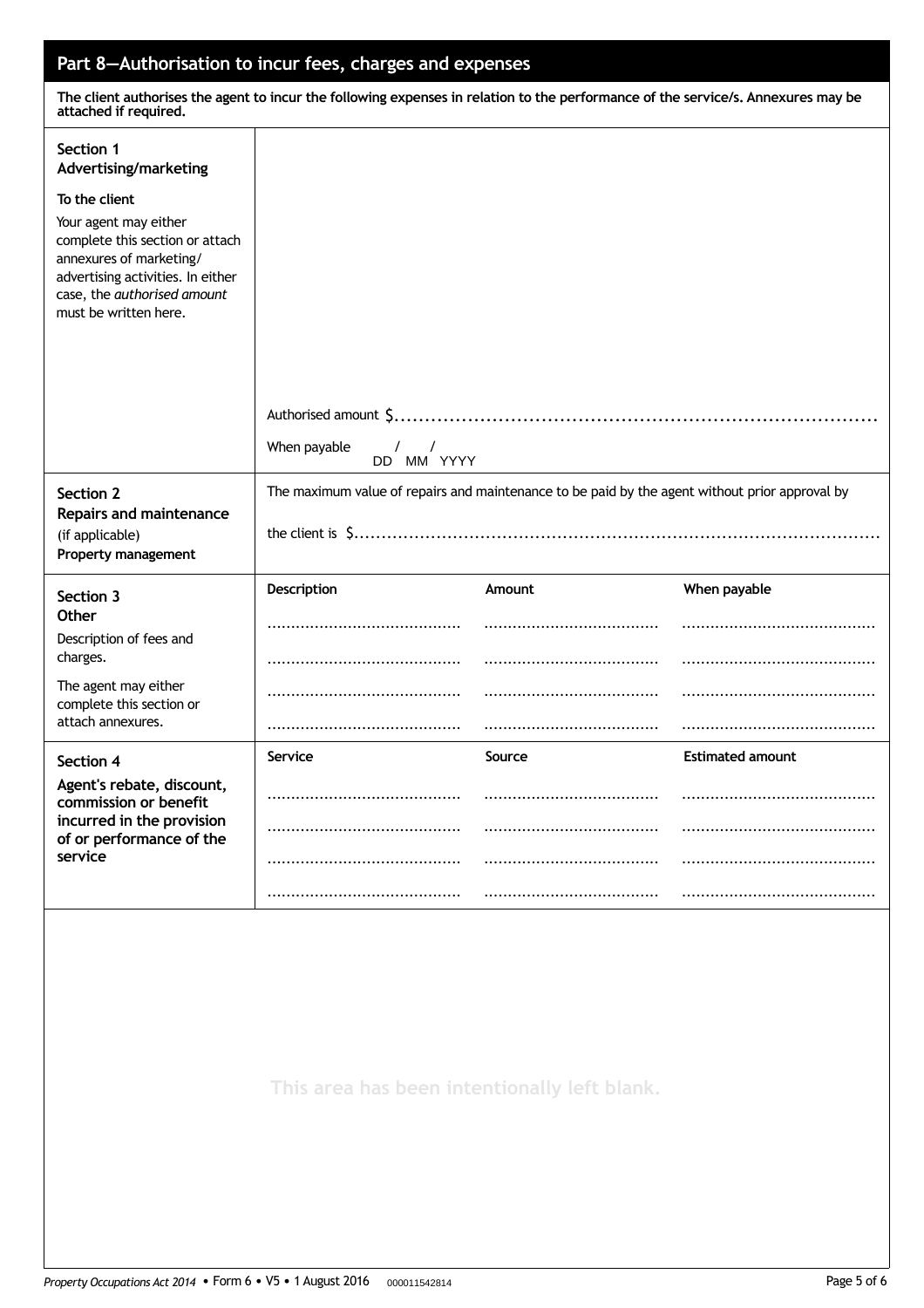### **Part 9—Signatures**

### **WARNING: THE CLIENT IS ADVISED TO SEEK INDEPENDENT LEGAL ADVICE BEFORE SIGNING THIS FORM.**

This form enables the client to appoint, or reappoint, a property agent, resident letting agent or property auctioneer (the 'agent') for the sale, letting/management, collection of rent, auction or purchase of real property, land or businesses. This form must be completed and given to the client before the agent performs any service for the client. Failure to do so may result in a penalty and loss of commission for the agent. If you are unclear about any aspect of this form, or the fees you will be charged, do not sign it. Seek legal advice. If you need more information about this form including what an agent needs to disclose, you can visit the Office of Fair Trading website at **www.qld.gov.au/fairtrading** or phone on **13 QGOV** (13 74 68).

| Client 1                                                                                                                                  | Full name                                    |
|-------------------------------------------------------------------------------------------------------------------------------------------|----------------------------------------------|
|                                                                                                                                           |                                              |
| <b>Client 2</b>                                                                                                                           | Full name                                    |
|                                                                                                                                           |                                              |
| Agent<br>A registered real estate<br>salesperson working for an                                                                           | Full name                                    |
| agency can sign this form on<br>behalf of the licensed agent.                                                                             | D D M M Y Y Y Y                              |
| <b>Schedules and</b><br>attachments<br>List any attachments.                                                                              |                                              |
| Part 10-Reappointment                                                                                                                     |                                              |
| Use this section to<br>reappoint your agent. A<br>new appointment form is<br>required if any of the terms<br>or conditions are to change. |                                              |
| Your agent can only be<br>reappointed within 14 days<br>before the contract ends - not                                                    | Client's name                                |
| before.                                                                                                                                   | D D M M Y Y Y Y                              |
| Limitations apply on<br>reappointments for sole<br>or exclusive agency<br>appointments for residential                                    | Client's name                                |
| property sales.                                                                                                                           | M M Y Y Y Y<br>D D                           |
|                                                                                                                                           |                                              |
|                                                                                                                                           | This area has been intentionally left blank. |

This is the end of the approved form. Please note, any annexures/schedules form part of the appointment contract.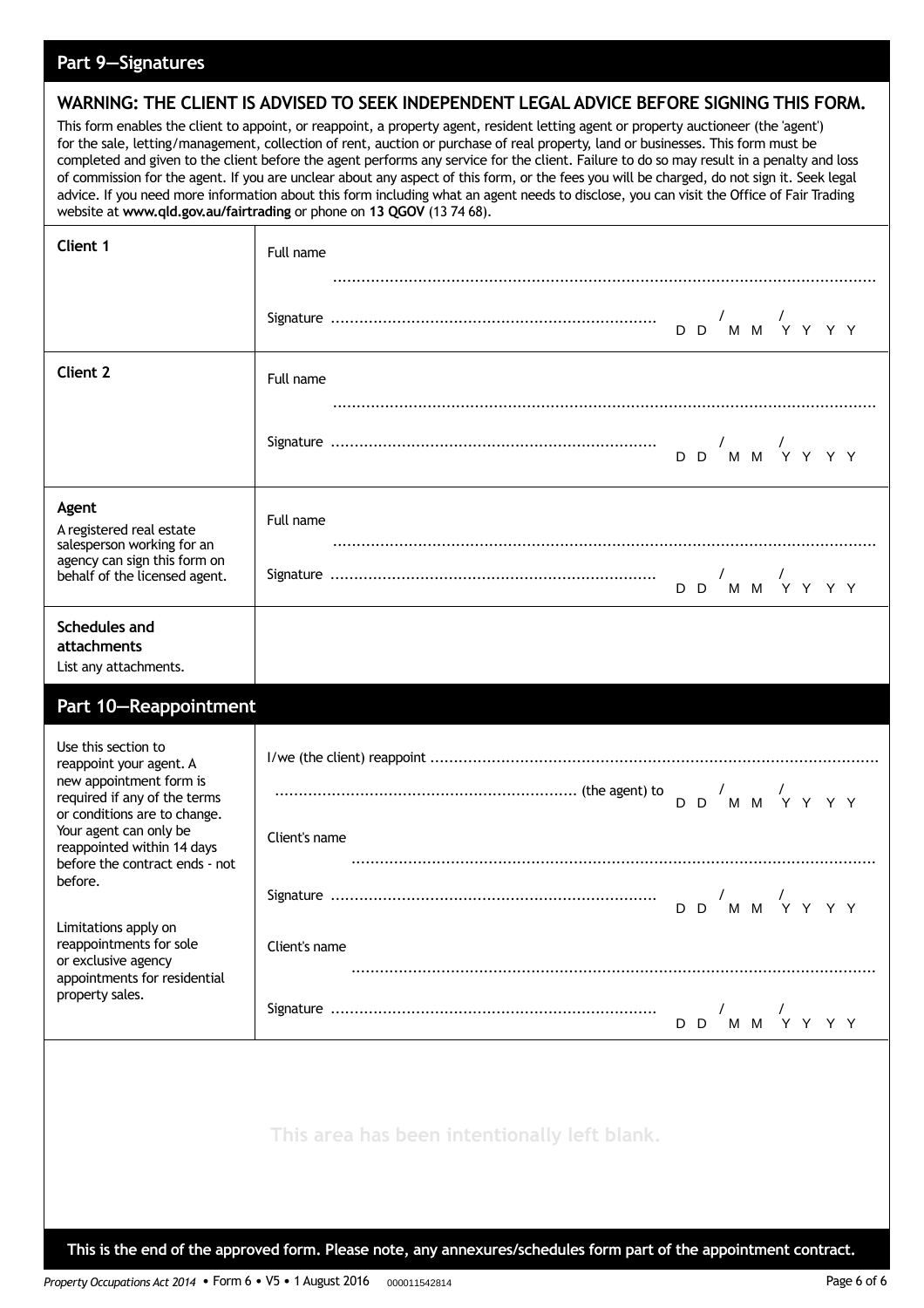

|   | <b>Appointment of Real Estate Agent</b><br>(Residential Sales) |
|---|----------------------------------------------------------------|
|   | <b>ITEMS SCHEDULE</b>                                          |
| А | <b>PRIOR APPOINTMENT</b>                                       |

Pursuant to Section 21 of the *Property Occupations Regulation 2014* (Qld), prior to accepting this Appointment of Property Agent, the Agent must take reasonable steps to find out whether the Client has already appointed another property agent to perform the service(s) listed in this Appointment of Property Agent.

The Client acknowledges that the Agent has taken reasonable steps to find out whether the Client has already appointed another property agent to perform the service(s) listed in this Appointment of Property Agent.

The Client further warrants that another property agent has not been appointed to perform the service(s) listed in this Appointment of Property Agent.

If the Client is not able to warrant that another property agent has **not** been appointed to perform the service(s) listed in this Appointment of Property Agent, the Client acknowledges that a statement in accordance with Section 21 (4) of the *Property Occupations Regulation 2014* (Qld) has been provided by the Agent.

Note: A copy of the statement provided to the Client must be annexed to this Appointment of Property Agent.

#### **B ADVICE AS TO MARKET PRICE**

 $\Box$ 

 $\Box$ 

 $\Box$ 

Has the Client requested information regarding the price at which the Property is to be offered for sale? No content to the offered for sale?

*(Select applicable Box)*

If Yes,  $\Box$  The Client acknowledges receipt of the Comparative Market Analysis; OR

The Client acknowledges receipt of the written explanation showing how the Agent decided the market value of the Property.

#### **COMPARATIVE MARKET ANALYSIS**

Compares the Property with at least 3 properties sold within the previous 6 months that are of a similar standard or condition to the Property and are within 5km of that Property.

| Listed below; OR |  |
|------------------|--|
|------------------|--|

Listed in the attached Comparative Market Analysis (attach analysis)

ADDRESS OF PROPERTY: SALE PRICE: DISTANCE FROM

|           |               | PROPERTY:                                                                                                            |
|-----------|---------------|----------------------------------------------------------------------------------------------------------------------|
|           | $\frac{1}{2}$ | <u> 1989 - Jan Jawa Barat, prima prima prima prima prima prima prima prima prima prima prima prima prima prima p</u> |
|           |               |                                                                                                                      |
|           | $\frac{1}{2}$ |                                                                                                                      |
|           | \$            |                                                                                                                      |
|           |               |                                                                                                                      |
|           | \$            |                                                                                                                      |
|           |               |                                                                                                                      |
|           | \$            |                                                                                                                      |
| Comments: |               |                                                                                                                      |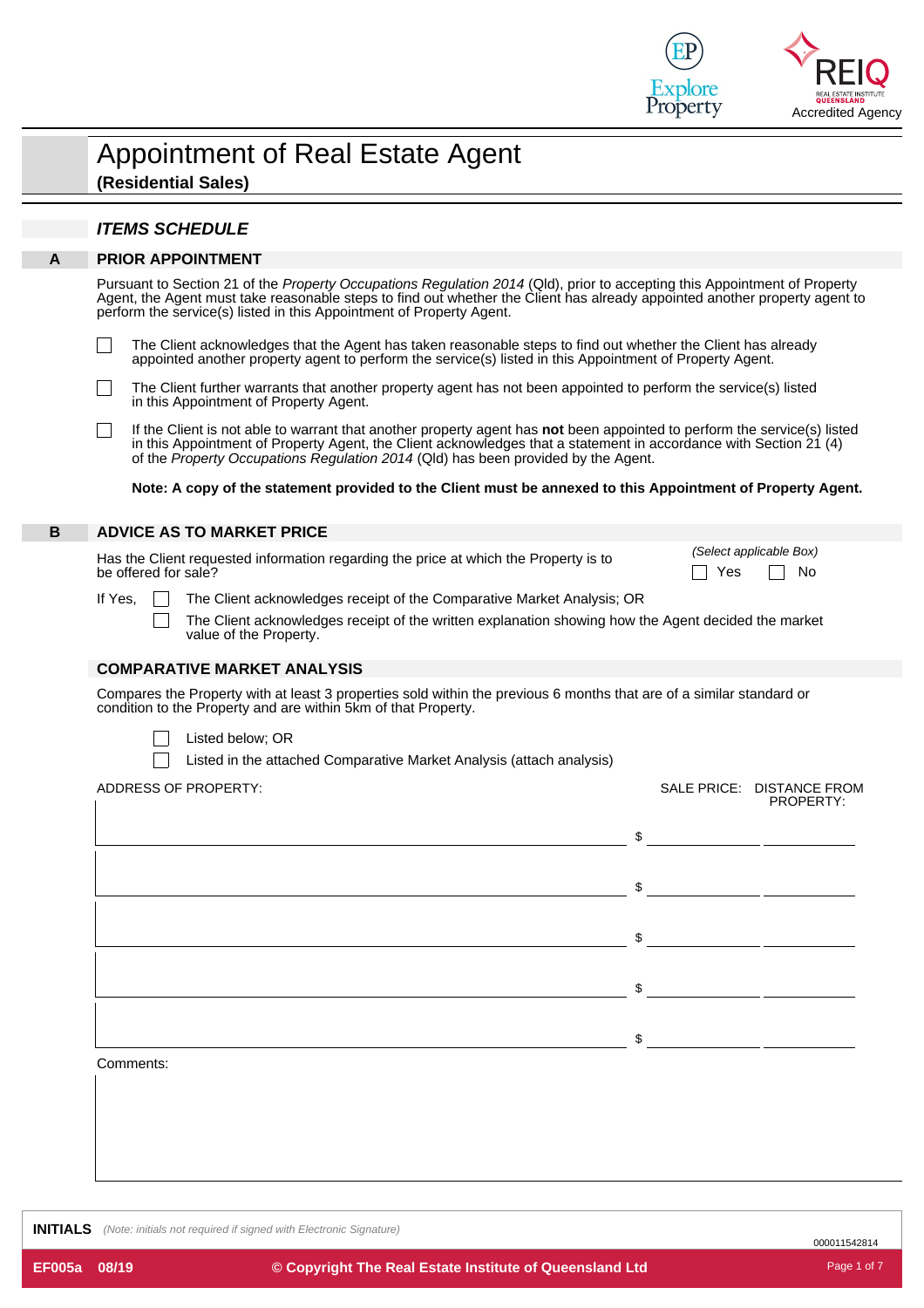| Note: Pursuant to sections 214 and 216 of the Property Occupations Act 2014 (Qld), where the Property is<br>to be marketed without a price and/or the Property is residential property to be sold by auction, the Agent<br>must not disclose a price guide for the Property or what he/she considers is a price likely to result in a<br>successful or acceptable bid for the Property. |                            |                                                                                                                                                                                                                                |                         |                                                                                       |                                                                                                                         |                  |  |  |
|-----------------------------------------------------------------------------------------------------------------------------------------------------------------------------------------------------------------------------------------------------------------------------------------------------------------------------------------------------------------------------------------|----------------------------|--------------------------------------------------------------------------------------------------------------------------------------------------------------------------------------------------------------------------------|-------------------------|---------------------------------------------------------------------------------------|-------------------------------------------------------------------------------------------------------------------------|------------------|--|--|
|                                                                                                                                                                                                                                                                                                                                                                                         |                            | However, the Agent may give a person a Comparative Market Analysis, or the written explanation showing how<br>the Agent decided the market value of the Property, if the Client provides written consent.                      |                         |                                                                                       |                                                                                                                         |                  |  |  |
|                                                                                                                                                                                                                                                                                                                                                                                         | The Client:                |                                                                                                                                                                                                                                |                         |                                                                                       |                                                                                                                         |                  |  |  |
|                                                                                                                                                                                                                                                                                                                                                                                         |                            | Authorises                                                                                                                                                                                                                     |                         |                                                                                       |                                                                                                                         |                  |  |  |
|                                                                                                                                                                                                                                                                                                                                                                                         |                            | <b>Does not authorise</b>                                                                                                                                                                                                      |                         |                                                                                       |                                                                                                                         |                  |  |  |
|                                                                                                                                                                                                                                                                                                                                                                                         |                            |                                                                                                                                                                                                                                |                         |                                                                                       | the Agent to give a potential Buyer either the Comparative Market Analysis or the written                               |                  |  |  |
|                                                                                                                                                                                                                                                                                                                                                                                         |                            |                                                                                                                                                                                                                                |                         | explanation showing how the Agent decided the market value of the Property.           |                                                                                                                         |                  |  |  |
| C                                                                                                                                                                                                                                                                                                                                                                                       |                            | <b>MANAGING AGENT OF PROPERTY</b>                                                                                                                                                                                              |                         | (If Applicable)                                                                       |                                                                                                                         |                  |  |  |
|                                                                                                                                                                                                                                                                                                                                                                                         | AGENCY:                    |                                                                                                                                                                                                                                |                         |                                                                                       |                                                                                                                         |                  |  |  |
|                                                                                                                                                                                                                                                                                                                                                                                         | PROPERTY MANAGER:          |                                                                                                                                                                                                                                |                         |                                                                                       |                                                                                                                         |                  |  |  |
|                                                                                                                                                                                                                                                                                                                                                                                         | ADDRESS:                   |                                                                                                                                                                                                                                |                         |                                                                                       |                                                                                                                         |                  |  |  |
|                                                                                                                                                                                                                                                                                                                                                                                         |                            |                                                                                                                                                                                                                                |                         |                                                                                       |                                                                                                                         |                  |  |  |
|                                                                                                                                                                                                                                                                                                                                                                                         | SUBURB:                    |                                                                                                                                                                                                                                |                         |                                                                                       |                                                                                                                         | STATE: POSTCODE: |  |  |
|                                                                                                                                                                                                                                                                                                                                                                                         | PHONE:                     | MOBILE:                                                                                                                                                                                                                        | FAX:                    | EMAIL:                                                                                |                                                                                                                         |                  |  |  |
|                                                                                                                                                                                                                                                                                                                                                                                         |                            |                                                                                                                                                                                                                                |                         |                                                                                       |                                                                                                                         |                  |  |  |
| D                                                                                                                                                                                                                                                                                                                                                                                       |                            | <b>SOLICITOR'S DETAILS FOR CLIENT</b>                                                                                                                                                                                          |                         |                                                                                       |                                                                                                                         |                  |  |  |
|                                                                                                                                                                                                                                                                                                                                                                                         | NAME:                      |                                                                                                                                                                                                                                |                         |                                                                                       |                                                                                                                         |                  |  |  |
|                                                                                                                                                                                                                                                                                                                                                                                         | REF:                       | CONTACT:                                                                                                                                                                                                                       |                         |                                                                                       |                                                                                                                         |                  |  |  |
|                                                                                                                                                                                                                                                                                                                                                                                         | ADDRESS:                   |                                                                                                                                                                                                                                |                         |                                                                                       | ,我们也不会有什么。""我们的人,我们也不会有什么?""我们的人,我们也不会有什么?""我们的人,我们也不会有什么?""我们的人,我们也不会有什么?""我们的人                                        |                  |  |  |
|                                                                                                                                                                                                                                                                                                                                                                                         | SUBURB:                    |                                                                                                                                                                                                                                |                         | <u> 1980 - Johann Barn, fransk politik (f. 1980)</u>                                  |                                                                                                                         | STATE: POSTCODE: |  |  |
|                                                                                                                                                                                                                                                                                                                                                                                         | PHONE:                     | MOBILE: And the state of the state of the state of the state of the state of the state of the state of the state of the state of the state of the state of the state of the state of the state of the state of the state of th | FAX:                    | EMAIL:                                                                                |                                                                                                                         |                  |  |  |
|                                                                                                                                                                                                                                                                                                                                                                                         |                            |                                                                                                                                                                                                                                |                         |                                                                                       | To be provided to the Agent by the Client at a later date as not known by the Client when entering into this Agreement. |                  |  |  |
| E                                                                                                                                                                                                                                                                                                                                                                                       | <b>PUBLIC LIABILITY</b>    |                                                                                                                                                                                                                                |                         |                                                                                       |                                                                                                                         |                  |  |  |
|                                                                                                                                                                                                                                                                                                                                                                                         | <b>INSURER:</b>            |                                                                                                                                                                                                                                |                         |                                                                                       | AMOUNT OF COVER:                                                                                                        |                  |  |  |
|                                                                                                                                                                                                                                                                                                                                                                                         | POLICY NUMBER:             |                                                                                                                                                                                                                                |                         |                                                                                       | \$<br><b>EXPIRY DATE:</b>                                                                                               |                  |  |  |
|                                                                                                                                                                                                                                                                                                                                                                                         |                            |                                                                                                                                                                                                                                |                         |                                                                                       |                                                                                                                         |                  |  |  |
| F                                                                                                                                                                                                                                                                                                                                                                                       | <b>AUCTION</b>             |                                                                                                                                                                                                                                |                         |                                                                                       |                                                                                                                         |                  |  |  |
|                                                                                                                                                                                                                                                                                                                                                                                         | (Select applicable box)    |                                                                                                                                                                                                                                |                         | The Client instructs and authorises the Agent to sell the Property by Public Auction. |                                                                                                                         |                  |  |  |
|                                                                                                                                                                                                                                                                                                                                                                                         |                            | No - Clause 11 of this Agreement will not apply.                                                                                                                                                                               |                         |                                                                                       |                                                                                                                         |                  |  |  |
|                                                                                                                                                                                                                                                                                                                                                                                         |                            |                                                                                                                                                                                                                                |                         |                                                                                       | Yes - Clause 11 of this Agreement will apply and the following details must be completed.                               |                  |  |  |
|                                                                                                                                                                                                                                                                                                                                                                                         | Date of Auction:           |                                                                                                                                                                                                                                |                         |                                                                                       |                                                                                                                         |                  |  |  |
|                                                                                                                                                                                                                                                                                                                                                                                         | Place of Auction:<br>(2)   |                                                                                                                                                                                                                                |                         |                                                                                       |                                                                                                                         |                  |  |  |
|                                                                                                                                                                                                                                                                                                                                                                                         | (3) Time of Auction:       |                                                                                                                                                                                                                                |                         |                                                                                       |                                                                                                                         |                  |  |  |
|                                                                                                                                                                                                                                                                                                                                                                                         | (4) Fee for Auctioneer: \$ |                                                                                                                                                                                                                                |                         |                                                                                       |                                                                                                                         |                  |  |  |
|                                                                                                                                                                                                                                                                                                                                                                                         | (5) Terms of Sale:         |                                                                                                                                                                                                                                |                         |                                                                                       | Cash, with Settlement 30 days from the date of the Contract $\epsilon$ Select applicable box                            |                  |  |  |
|                                                                                                                                                                                                                                                                                                                                                                                         |                            |                                                                                                                                                                                                                                | Other (please specify): |                                                                                       |                                                                                                                         |                  |  |  |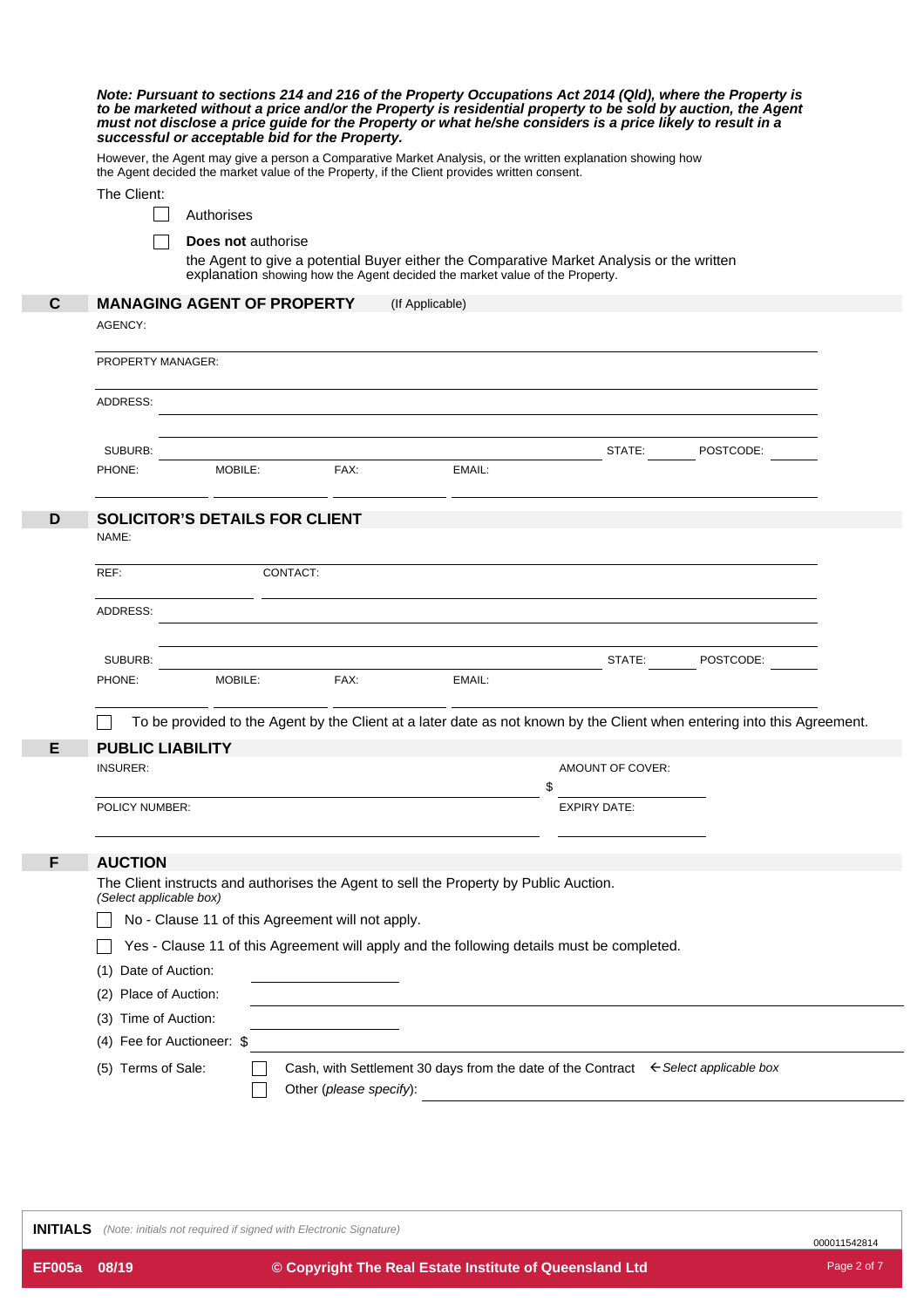| G | <b>PRIVACY</b>                                                                                           |                                                                                                                                                                                                                                                                                                                                                                            |  |  |  |  |  |  |  |
|---|----------------------------------------------------------------------------------------------------------|----------------------------------------------------------------------------------------------------------------------------------------------------------------------------------------------------------------------------------------------------------------------------------------------------------------------------------------------------------------------------|--|--|--|--|--|--|--|
|   |                                                                                                          | The Client acknowledges that they have, where necessary, been provided with and completed, a Privacy Notice and<br>Consent by the Agent in the form <b>annexed</b> to this Appointment of Property Agent or located on the Agent's website at:                                                                                                                             |  |  |  |  |  |  |  |
|   |                                                                                                          | and they fully understand that the collection and use of personal information contained in the Property Occupations<br>Form 6 - Appointment and reappointment of a property agent, resident letting agent or property auctioneer, this Schedule,<br>the Essential Terms and Conditions and any additional annexures, is in accordance with the Privacy Notice and Consent. |  |  |  |  |  |  |  |
| H |                                                                                                          | <b>REQUIREMENTS FOR SOLE OR EXCLUSIVE AGENCY</b>                                                                                                                                                                                                                                                                                                                           |  |  |  |  |  |  |  |
|   |                                                                                                          | The Client acknowledges and accepts that the following notice is provided in accordance with the Agent's<br>obligations under Section 103 of the Property Occupations Act 2014 (Qld):                                                                                                                                                                                      |  |  |  |  |  |  |  |
|   |                                                                                                          | (1) The Agent has, in accordance with the requirements of the Property Occupations Act 2014, discussed with the Client:                                                                                                                                                                                                                                                    |  |  |  |  |  |  |  |
|   |                                                                                                          | whether the Appointment of Agent is to be for a sole agency or and exclusive agency; and<br>(a)                                                                                                                                                                                                                                                                            |  |  |  |  |  |  |  |
|   |                                                                                                          | the proposed term of the appointment; and<br>(b)                                                                                                                                                                                                                                                                                                                           |  |  |  |  |  |  |  |
|   |                                                                                                          | for an appointment for the sale of residential property other than a commercial scale appointment, the Client's<br>(c)<br>entitlement to negotiate a term of the appointment up to a maximum of 90 days; and                                                                                                                                                               |  |  |  |  |  |  |  |
|   |                                                                                                          | the consequences for the Client if the Property is sold by someone other than the Agent during the term of<br>(d)<br>the Appointment.                                                                                                                                                                                                                                      |  |  |  |  |  |  |  |
|   |                                                                                                          | (Note: The Client should refer to Clause 5 of the Essential Terms and Conditions)                                                                                                                                                                                                                                                                                          |  |  |  |  |  |  |  |
|   |                                                                                                          | The Client acknowledges that the above matters have been discussed before signing the Appointment of Property Agent.                                                                                                                                                                                                                                                       |  |  |  |  |  |  |  |
|   |                                                                                                          | <b>FACTS MATERIAL TO THE SALE OF THE PROPERTY</b>                                                                                                                                                                                                                                                                                                                          |  |  |  |  |  |  |  |
|   | Note: Agent must take reasonable steps to find out/verify any facts material to the sale of the Property |                                                                                                                                                                                                                                                                                                                                                                            |  |  |  |  |  |  |  |
|   |                                                                                                          |                                                                                                                                                                                                                                                                                                                                                                            |  |  |  |  |  |  |  |
|   |                                                                                                          |                                                                                                                                                                                                                                                                                                                                                                            |  |  |  |  |  |  |  |
|   |                                                                                                          |                                                                                                                                                                                                                                                                                                                                                                            |  |  |  |  |  |  |  |
|   |                                                                                                          |                                                                                                                                                                                                                                                                                                                                                                            |  |  |  |  |  |  |  |
|   |                                                                                                          |                                                                                                                                                                                                                                                                                                                                                                            |  |  |  |  |  |  |  |
|   |                                                                                                          |                                                                                                                                                                                                                                                                                                                                                                            |  |  |  |  |  |  |  |

**INITIALS** *(Note: initials not required if signed with Electronic Signature)*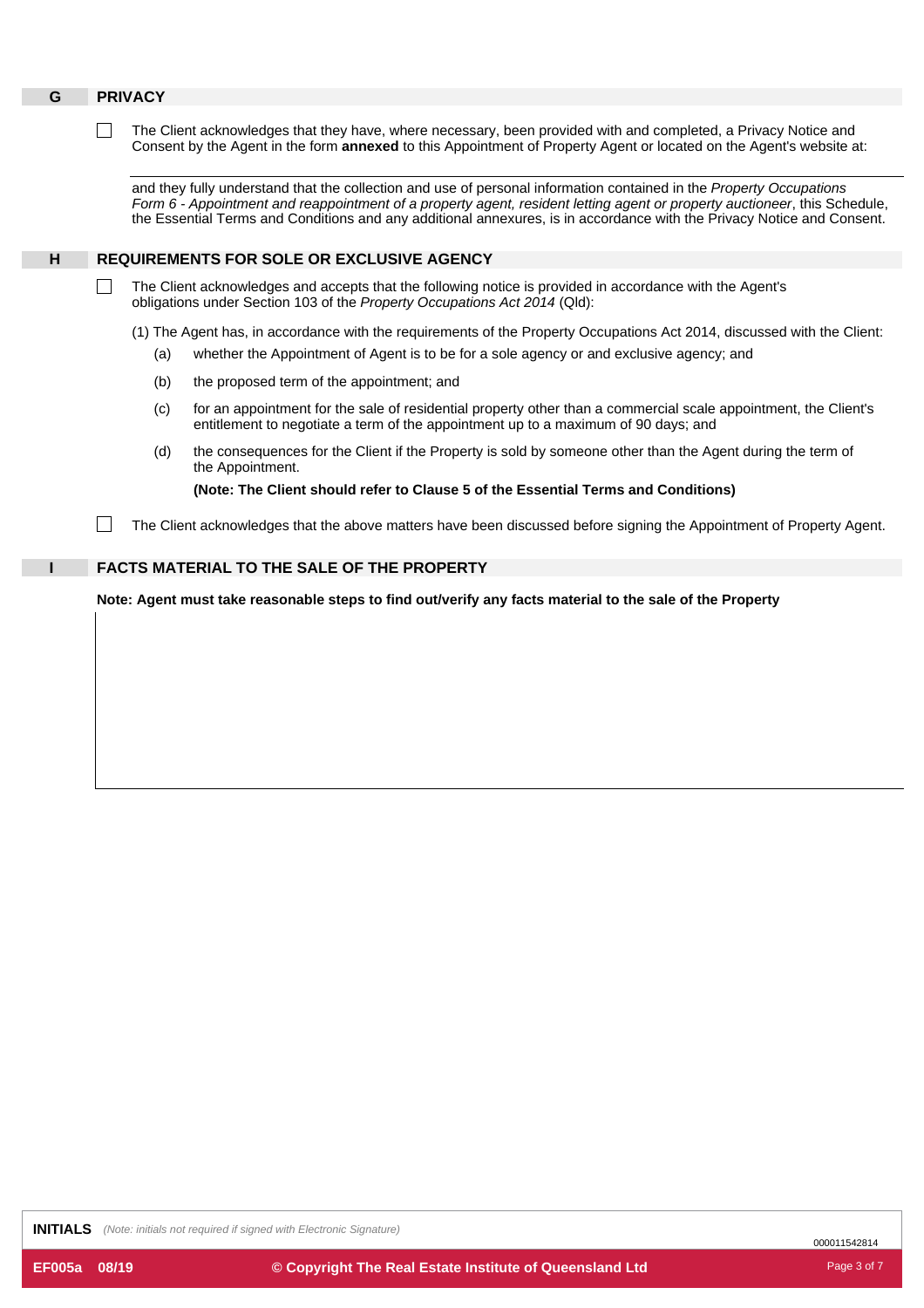### *PROPERTY DESCRIPTION DETAILS*

| SUBURB:<br>STATE:<br>POSTCODE:<br><b>Property type</b><br>(select one)<br><b>Features</b><br>(select as applies)<br>Apartment<br>Acreage<br>House<br>Cable TV<br><b>RES</b><br>Unit<br>Mobile Home<br>Farm<br>Fireplace<br>Vacant Land<br>Townhouse<br>Duplex<br>Air conditioned<br>Ducted<br>Room details (Total number of rooms)<br><b>Type</b><br>(select one)<br>Split Systems<br>BI<br>Highset<br>Bedrooms<br>Heated<br>Lounge<br>Lowset<br>Veranda/Deck<br>Dining<br>Split-level<br>Entertaining area/Pergola<br>Lounge/Dining Comb<br>Double storey<br>Terrace/Paved<br>Rumpus/Family<br>Multilevel<br>BBQ<br>Media room<br>Bar<br><b>Services</b><br>(select as applies)<br>Bathroom<br>In-ground pool<br>Kitchen<br>Town water<br>Above-ground pool<br>Dining/Kitchen Comb<br>Sewered<br>Fenced<br>Pantry<br>Septic<br>Sides fenced<br>Ensuite<br>Gas in street<br>Tennis court<br>Separate toilets<br>Cable in street<br>Water frontage<br>Separate shower<br>Water access<br><b>Car Parking</b><br>Laundry<br>(# of spaces)<br>Jetty<br>Study/Office<br>Garage<br>Spa<br>G/shed/Shed/Stables<br>Carport<br>Sauna<br>Other<br>Other rooms<br>Gym<br>Ceiling fans<br><b>Construction</b> (select as applies)<br><b>Interior Walls</b><br>(select as applies)<br>Security system<br><b>Brick</b><br>Plasterboard<br>Window and Door security screens<br>Timber<br>Timber<br><b>Window Locks</b><br>Concrete<br><b>Brick</b><br>Intercom system<br>Hardiplank<br><b>Block</b><br>Rain water tank<br>Fibro<br>Fibro<br><b>Bore</b><br>Rendered<br>Cladding<br><b>Appliances</b><br>(select as applies)<br>Solar electricity system<br>Number of kilowatts<br><b>Brick Veneer</b><br>Gas stove<br><b>Block</b><br>Electric stove<br><b>Community Facilities</b> (close by)<br>Oven<br>Primary school<br>m<br><b>Hot Plate</b><br>Roof<br>(select one)<br>Secondary school<br>m<br>Tiles<br>Rangehood<br><b>Bikeway</b><br>m<br>Fibro<br>Microwave<br>Park<br>m<br>Refrigerator<br>Iron<br>Sporting facilities<br>m<br>Colorbond<br>Dishwasher<br>Disposal Unit<br><b>Transport</b><br>(close by)<br><b>Style</b><br>(select one)<br>Washing machine<br>Bus<br>m<br>Colonial<br><b>Dryer</b><br>Train<br>m<br>Contemporary<br>Ducted vacuum<br>Ferry<br>m<br>Brick and tile<br>Federation<br>Outlook<br>Hot water system (select as applies)<br>(select one direction)<br>Mediterranean<br>Gas<br>East<br>North<br>Pole home<br>Electric<br>South<br>West<br>Queenslander<br>Solar<br>North-east<br>South-east<br>Post War<br>South-west<br>North-west | ADDRESS: |  |  |  |  |  |
|------------------------------------------------------------------------------------------------------------------------------------------------------------------------------------------------------------------------------------------------------------------------------------------------------------------------------------------------------------------------------------------------------------------------------------------------------------------------------------------------------------------------------------------------------------------------------------------------------------------------------------------------------------------------------------------------------------------------------------------------------------------------------------------------------------------------------------------------------------------------------------------------------------------------------------------------------------------------------------------------------------------------------------------------------------------------------------------------------------------------------------------------------------------------------------------------------------------------------------------------------------------------------------------------------------------------------------------------------------------------------------------------------------------------------------------------------------------------------------------------------------------------------------------------------------------------------------------------------------------------------------------------------------------------------------------------------------------------------------------------------------------------------------------------------------------------------------------------------------------------------------------------------------------------------------------------------------------------------------------------------------------------------------------------------------------------------------------------------------------------------------------------------------------------------------------------------------------------------------------------------------------------------------------------------------------------------------------------------------------------------------------------------------------------------------------------------------------------------------------------------------------------------------------------------------|----------|--|--|--|--|--|
|                                                                                                                                                                                                                                                                                                                                                                                                                                                                                                                                                                                                                                                                                                                                                                                                                                                                                                                                                                                                                                                                                                                                                                                                                                                                                                                                                                                                                                                                                                                                                                                                                                                                                                                                                                                                                                                                                                                                                                                                                                                                                                                                                                                                                                                                                                                                                                                                                                                                                                                                                            |          |  |  |  |  |  |
|                                                                                                                                                                                                                                                                                                                                                                                                                                                                                                                                                                                                                                                                                                                                                                                                                                                                                                                                                                                                                                                                                                                                                                                                                                                                                                                                                                                                                                                                                                                                                                                                                                                                                                                                                                                                                                                                                                                                                                                                                                                                                                                                                                                                                                                                                                                                                                                                                                                                                                                                                            |          |  |  |  |  |  |
|                                                                                                                                                                                                                                                                                                                                                                                                                                                                                                                                                                                                                                                                                                                                                                                                                                                                                                                                                                                                                                                                                                                                                                                                                                                                                                                                                                                                                                                                                                                                                                                                                                                                                                                                                                                                                                                                                                                                                                                                                                                                                                                                                                                                                                                                                                                                                                                                                                                                                                                                                            |          |  |  |  |  |  |
|                                                                                                                                                                                                                                                                                                                                                                                                                                                                                                                                                                                                                                                                                                                                                                                                                                                                                                                                                                                                                                                                                                                                                                                                                                                                                                                                                                                                                                                                                                                                                                                                                                                                                                                                                                                                                                                                                                                                                                                                                                                                                                                                                                                                                                                                                                                                                                                                                                                                                                                                                            |          |  |  |  |  |  |
|                                                                                                                                                                                                                                                                                                                                                                                                                                                                                                                                                                                                                                                                                                                                                                                                                                                                                                                                                                                                                                                                                                                                                                                                                                                                                                                                                                                                                                                                                                                                                                                                                                                                                                                                                                                                                                                                                                                                                                                                                                                                                                                                                                                                                                                                                                                                                                                                                                                                                                                                                            |          |  |  |  |  |  |
|                                                                                                                                                                                                                                                                                                                                                                                                                                                                                                                                                                                                                                                                                                                                                                                                                                                                                                                                                                                                                                                                                                                                                                                                                                                                                                                                                                                                                                                                                                                                                                                                                                                                                                                                                                                                                                                                                                                                                                                                                                                                                                                                                                                                                                                                                                                                                                                                                                                                                                                                                            |          |  |  |  |  |  |
|                                                                                                                                                                                                                                                                                                                                                                                                                                                                                                                                                                                                                                                                                                                                                                                                                                                                                                                                                                                                                                                                                                                                                                                                                                                                                                                                                                                                                                                                                                                                                                                                                                                                                                                                                                                                                                                                                                                                                                                                                                                                                                                                                                                                                                                                                                                                                                                                                                                                                                                                                            |          |  |  |  |  |  |
|                                                                                                                                                                                                                                                                                                                                                                                                                                                                                                                                                                                                                                                                                                                                                                                                                                                                                                                                                                                                                                                                                                                                                                                                                                                                                                                                                                                                                                                                                                                                                                                                                                                                                                                                                                                                                                                                                                                                                                                                                                                                                                                                                                                                                                                                                                                                                                                                                                                                                                                                                            |          |  |  |  |  |  |
|                                                                                                                                                                                                                                                                                                                                                                                                                                                                                                                                                                                                                                                                                                                                                                                                                                                                                                                                                                                                                                                                                                                                                                                                                                                                                                                                                                                                                                                                                                                                                                                                                                                                                                                                                                                                                                                                                                                                                                                                                                                                                                                                                                                                                                                                                                                                                                                                                                                                                                                                                            |          |  |  |  |  |  |
|                                                                                                                                                                                                                                                                                                                                                                                                                                                                                                                                                                                                                                                                                                                                                                                                                                                                                                                                                                                                                                                                                                                                                                                                                                                                                                                                                                                                                                                                                                                                                                                                                                                                                                                                                                                                                                                                                                                                                                                                                                                                                                                                                                                                                                                                                                                                                                                                                                                                                                                                                            |          |  |  |  |  |  |
|                                                                                                                                                                                                                                                                                                                                                                                                                                                                                                                                                                                                                                                                                                                                                                                                                                                                                                                                                                                                                                                                                                                                                                                                                                                                                                                                                                                                                                                                                                                                                                                                                                                                                                                                                                                                                                                                                                                                                                                                                                                                                                                                                                                                                                                                                                                                                                                                                                                                                                                                                            |          |  |  |  |  |  |
|                                                                                                                                                                                                                                                                                                                                                                                                                                                                                                                                                                                                                                                                                                                                                                                                                                                                                                                                                                                                                                                                                                                                                                                                                                                                                                                                                                                                                                                                                                                                                                                                                                                                                                                                                                                                                                                                                                                                                                                                                                                                                                                                                                                                                                                                                                                                                                                                                                                                                                                                                            |          |  |  |  |  |  |
|                                                                                                                                                                                                                                                                                                                                                                                                                                                                                                                                                                                                                                                                                                                                                                                                                                                                                                                                                                                                                                                                                                                                                                                                                                                                                                                                                                                                                                                                                                                                                                                                                                                                                                                                                                                                                                                                                                                                                                                                                                                                                                                                                                                                                                                                                                                                                                                                                                                                                                                                                            |          |  |  |  |  |  |
|                                                                                                                                                                                                                                                                                                                                                                                                                                                                                                                                                                                                                                                                                                                                                                                                                                                                                                                                                                                                                                                                                                                                                                                                                                                                                                                                                                                                                                                                                                                                                                                                                                                                                                                                                                                                                                                                                                                                                                                                                                                                                                                                                                                                                                                                                                                                                                                                                                                                                                                                                            |          |  |  |  |  |  |
|                                                                                                                                                                                                                                                                                                                                                                                                                                                                                                                                                                                                                                                                                                                                                                                                                                                                                                                                                                                                                                                                                                                                                                                                                                                                                                                                                                                                                                                                                                                                                                                                                                                                                                                                                                                                                                                                                                                                                                                                                                                                                                                                                                                                                                                                                                                                                                                                                                                                                                                                                            |          |  |  |  |  |  |
|                                                                                                                                                                                                                                                                                                                                                                                                                                                                                                                                                                                                                                                                                                                                                                                                                                                                                                                                                                                                                                                                                                                                                                                                                                                                                                                                                                                                                                                                                                                                                                                                                                                                                                                                                                                                                                                                                                                                                                                                                                                                                                                                                                                                                                                                                                                                                                                                                                                                                                                                                            |          |  |  |  |  |  |
|                                                                                                                                                                                                                                                                                                                                                                                                                                                                                                                                                                                                                                                                                                                                                                                                                                                                                                                                                                                                                                                                                                                                                                                                                                                                                                                                                                                                                                                                                                                                                                                                                                                                                                                                                                                                                                                                                                                                                                                                                                                                                                                                                                                                                                                                                                                                                                                                                                                                                                                                                            |          |  |  |  |  |  |
|                                                                                                                                                                                                                                                                                                                                                                                                                                                                                                                                                                                                                                                                                                                                                                                                                                                                                                                                                                                                                                                                                                                                                                                                                                                                                                                                                                                                                                                                                                                                                                                                                                                                                                                                                                                                                                                                                                                                                                                                                                                                                                                                                                                                                                                                                                                                                                                                                                                                                                                                                            |          |  |  |  |  |  |
|                                                                                                                                                                                                                                                                                                                                                                                                                                                                                                                                                                                                                                                                                                                                                                                                                                                                                                                                                                                                                                                                                                                                                                                                                                                                                                                                                                                                                                                                                                                                                                                                                                                                                                                                                                                                                                                                                                                                                                                                                                                                                                                                                                                                                                                                                                                                                                                                                                                                                                                                                            |          |  |  |  |  |  |
|                                                                                                                                                                                                                                                                                                                                                                                                                                                                                                                                                                                                                                                                                                                                                                                                                                                                                                                                                                                                                                                                                                                                                                                                                                                                                                                                                                                                                                                                                                                                                                                                                                                                                                                                                                                                                                                                                                                                                                                                                                                                                                                                                                                                                                                                                                                                                                                                                                                                                                                                                            |          |  |  |  |  |  |
|                                                                                                                                                                                                                                                                                                                                                                                                                                                                                                                                                                                                                                                                                                                                                                                                                                                                                                                                                                                                                                                                                                                                                                                                                                                                                                                                                                                                                                                                                                                                                                                                                                                                                                                                                                                                                                                                                                                                                                                                                                                                                                                                                                                                                                                                                                                                                                                                                                                                                                                                                            |          |  |  |  |  |  |
|                                                                                                                                                                                                                                                                                                                                                                                                                                                                                                                                                                                                                                                                                                                                                                                                                                                                                                                                                                                                                                                                                                                                                                                                                                                                                                                                                                                                                                                                                                                                                                                                                                                                                                                                                                                                                                                                                                                                                                                                                                                                                                                                                                                                                                                                                                                                                                                                                                                                                                                                                            |          |  |  |  |  |  |
|                                                                                                                                                                                                                                                                                                                                                                                                                                                                                                                                                                                                                                                                                                                                                                                                                                                                                                                                                                                                                                                                                                                                                                                                                                                                                                                                                                                                                                                                                                                                                                                                                                                                                                                                                                                                                                                                                                                                                                                                                                                                                                                                                                                                                                                                                                                                                                                                                                                                                                                                                            |          |  |  |  |  |  |
|                                                                                                                                                                                                                                                                                                                                                                                                                                                                                                                                                                                                                                                                                                                                                                                                                                                                                                                                                                                                                                                                                                                                                                                                                                                                                                                                                                                                                                                                                                                                                                                                                                                                                                                                                                                                                                                                                                                                                                                                                                                                                                                                                                                                                                                                                                                                                                                                                                                                                                                                                            |          |  |  |  |  |  |
|                                                                                                                                                                                                                                                                                                                                                                                                                                                                                                                                                                                                                                                                                                                                                                                                                                                                                                                                                                                                                                                                                                                                                                                                                                                                                                                                                                                                                                                                                                                                                                                                                                                                                                                                                                                                                                                                                                                                                                                                                                                                                                                                                                                                                                                                                                                                                                                                                                                                                                                                                            |          |  |  |  |  |  |
|                                                                                                                                                                                                                                                                                                                                                                                                                                                                                                                                                                                                                                                                                                                                                                                                                                                                                                                                                                                                                                                                                                                                                                                                                                                                                                                                                                                                                                                                                                                                                                                                                                                                                                                                                                                                                                                                                                                                                                                                                                                                                                                                                                                                                                                                                                                                                                                                                                                                                                                                                            |          |  |  |  |  |  |
|                                                                                                                                                                                                                                                                                                                                                                                                                                                                                                                                                                                                                                                                                                                                                                                                                                                                                                                                                                                                                                                                                                                                                                                                                                                                                                                                                                                                                                                                                                                                                                                                                                                                                                                                                                                                                                                                                                                                                                                                                                                                                                                                                                                                                                                                                                                                                                                                                                                                                                                                                            |          |  |  |  |  |  |
|                                                                                                                                                                                                                                                                                                                                                                                                                                                                                                                                                                                                                                                                                                                                                                                                                                                                                                                                                                                                                                                                                                                                                                                                                                                                                                                                                                                                                                                                                                                                                                                                                                                                                                                                                                                                                                                                                                                                                                                                                                                                                                                                                                                                                                                                                                                                                                                                                                                                                                                                                            |          |  |  |  |  |  |
|                                                                                                                                                                                                                                                                                                                                                                                                                                                                                                                                                                                                                                                                                                                                                                                                                                                                                                                                                                                                                                                                                                                                                                                                                                                                                                                                                                                                                                                                                                                                                                                                                                                                                                                                                                                                                                                                                                                                                                                                                                                                                                                                                                                                                                                                                                                                                                                                                                                                                                                                                            |          |  |  |  |  |  |
|                                                                                                                                                                                                                                                                                                                                                                                                                                                                                                                                                                                                                                                                                                                                                                                                                                                                                                                                                                                                                                                                                                                                                                                                                                                                                                                                                                                                                                                                                                                                                                                                                                                                                                                                                                                                                                                                                                                                                                                                                                                                                                                                                                                                                                                                                                                                                                                                                                                                                                                                                            |          |  |  |  |  |  |
|                                                                                                                                                                                                                                                                                                                                                                                                                                                                                                                                                                                                                                                                                                                                                                                                                                                                                                                                                                                                                                                                                                                                                                                                                                                                                                                                                                                                                                                                                                                                                                                                                                                                                                                                                                                                                                                                                                                                                                                                                                                                                                                                                                                                                                                                                                                                                                                                                                                                                                                                                            |          |  |  |  |  |  |
|                                                                                                                                                                                                                                                                                                                                                                                                                                                                                                                                                                                                                                                                                                                                                                                                                                                                                                                                                                                                                                                                                                                                                                                                                                                                                                                                                                                                                                                                                                                                                                                                                                                                                                                                                                                                                                                                                                                                                                                                                                                                                                                                                                                                                                                                                                                                                                                                                                                                                                                                                            |          |  |  |  |  |  |
|                                                                                                                                                                                                                                                                                                                                                                                                                                                                                                                                                                                                                                                                                                                                                                                                                                                                                                                                                                                                                                                                                                                                                                                                                                                                                                                                                                                                                                                                                                                                                                                                                                                                                                                                                                                                                                                                                                                                                                                                                                                                                                                                                                                                                                                                                                                                                                                                                                                                                                                                                            |          |  |  |  |  |  |
|                                                                                                                                                                                                                                                                                                                                                                                                                                                                                                                                                                                                                                                                                                                                                                                                                                                                                                                                                                                                                                                                                                                                                                                                                                                                                                                                                                                                                                                                                                                                                                                                                                                                                                                                                                                                                                                                                                                                                                                                                                                                                                                                                                                                                                                                                                                                                                                                                                                                                                                                                            |          |  |  |  |  |  |
|                                                                                                                                                                                                                                                                                                                                                                                                                                                                                                                                                                                                                                                                                                                                                                                                                                                                                                                                                                                                                                                                                                                                                                                                                                                                                                                                                                                                                                                                                                                                                                                                                                                                                                                                                                                                                                                                                                                                                                                                                                                                                                                                                                                                                                                                                                                                                                                                                                                                                                                                                            |          |  |  |  |  |  |
|                                                                                                                                                                                                                                                                                                                                                                                                                                                                                                                                                                                                                                                                                                                                                                                                                                                                                                                                                                                                                                                                                                                                                                                                                                                                                                                                                                                                                                                                                                                                                                                                                                                                                                                                                                                                                                                                                                                                                                                                                                                                                                                                                                                                                                                                                                                                                                                                                                                                                                                                                            |          |  |  |  |  |  |
|                                                                                                                                                                                                                                                                                                                                                                                                                                                                                                                                                                                                                                                                                                                                                                                                                                                                                                                                                                                                                                                                                                                                                                                                                                                                                                                                                                                                                                                                                                                                                                                                                                                                                                                                                                                                                                                                                                                                                                                                                                                                                                                                                                                                                                                                                                                                                                                                                                                                                                                                                            |          |  |  |  |  |  |
|                                                                                                                                                                                                                                                                                                                                                                                                                                                                                                                                                                                                                                                                                                                                                                                                                                                                                                                                                                                                                                                                                                                                                                                                                                                                                                                                                                                                                                                                                                                                                                                                                                                                                                                                                                                                                                                                                                                                                                                                                                                                                                                                                                                                                                                                                                                                                                                                                                                                                                                                                            |          |  |  |  |  |  |
|                                                                                                                                                                                                                                                                                                                                                                                                                                                                                                                                                                                                                                                                                                                                                                                                                                                                                                                                                                                                                                                                                                                                                                                                                                                                                                                                                                                                                                                                                                                                                                                                                                                                                                                                                                                                                                                                                                                                                                                                                                                                                                                                                                                                                                                                                                                                                                                                                                                                                                                                                            |          |  |  |  |  |  |
|                                                                                                                                                                                                                                                                                                                                                                                                                                                                                                                                                                                                                                                                                                                                                                                                                                                                                                                                                                                                                                                                                                                                                                                                                                                                                                                                                                                                                                                                                                                                                                                                                                                                                                                                                                                                                                                                                                                                                                                                                                                                                                                                                                                                                                                                                                                                                                                                                                                                                                                                                            |          |  |  |  |  |  |
|                                                                                                                                                                                                                                                                                                                                                                                                                                                                                                                                                                                                                                                                                                                                                                                                                                                                                                                                                                                                                                                                                                                                                                                                                                                                                                                                                                                                                                                                                                                                                                                                                                                                                                                                                                                                                                                                                                                                                                                                                                                                                                                                                                                                                                                                                                                                                                                                                                                                                                                                                            |          |  |  |  |  |  |
|                                                                                                                                                                                                                                                                                                                                                                                                                                                                                                                                                                                                                                                                                                                                                                                                                                                                                                                                                                                                                                                                                                                                                                                                                                                                                                                                                                                                                                                                                                                                                                                                                                                                                                                                                                                                                                                                                                                                                                                                                                                                                                                                                                                                                                                                                                                                                                                                                                                                                                                                                            |          |  |  |  |  |  |
|                                                                                                                                                                                                                                                                                                                                                                                                                                                                                                                                                                                                                                                                                                                                                                                                                                                                                                                                                                                                                                                                                                                                                                                                                                                                                                                                                                                                                                                                                                                                                                                                                                                                                                                                                                                                                                                                                                                                                                                                                                                                                                                                                                                                                                                                                                                                                                                                                                                                                                                                                            |          |  |  |  |  |  |
|                                                                                                                                                                                                                                                                                                                                                                                                                                                                                                                                                                                                                                                                                                                                                                                                                                                                                                                                                                                                                                                                                                                                                                                                                                                                                                                                                                                                                                                                                                                                                                                                                                                                                                                                                                                                                                                                                                                                                                                                                                                                                                                                                                                                                                                                                                                                                                                                                                                                                                                                                            |          |  |  |  |  |  |
|                                                                                                                                                                                                                                                                                                                                                                                                                                                                                                                                                                                                                                                                                                                                                                                                                                                                                                                                                                                                                                                                                                                                                                                                                                                                                                                                                                                                                                                                                                                                                                                                                                                                                                                                                                                                                                                                                                                                                                                                                                                                                                                                                                                                                                                                                                                                                                                                                                                                                                                                                            |          |  |  |  |  |  |
|                                                                                                                                                                                                                                                                                                                                                                                                                                                                                                                                                                                                                                                                                                                                                                                                                                                                                                                                                                                                                                                                                                                                                                                                                                                                                                                                                                                                                                                                                                                                                                                                                                                                                                                                                                                                                                                                                                                                                                                                                                                                                                                                                                                                                                                                                                                                                                                                                                                                                                                                                            |          |  |  |  |  |  |
|                                                                                                                                                                                                                                                                                                                                                                                                                                                                                                                                                                                                                                                                                                                                                                                                                                                                                                                                                                                                                                                                                                                                                                                                                                                                                                                                                                                                                                                                                                                                                                                                                                                                                                                                                                                                                                                                                                                                                                                                                                                                                                                                                                                                                                                                                                                                                                                                                                                                                                                                                            |          |  |  |  |  |  |
|                                                                                                                                                                                                                                                                                                                                                                                                                                                                                                                                                                                                                                                                                                                                                                                                                                                                                                                                                                                                                                                                                                                                                                                                                                                                                                                                                                                                                                                                                                                                                                                                                                                                                                                                                                                                                                                                                                                                                                                                                                                                                                                                                                                                                                                                                                                                                                                                                                                                                                                                                            |          |  |  |  |  |  |
|                                                                                                                                                                                                                                                                                                                                                                                                                                                                                                                                                                                                                                                                                                                                                                                                                                                                                                                                                                                                                                                                                                                                                                                                                                                                                                                                                                                                                                                                                                                                                                                                                                                                                                                                                                                                                                                                                                                                                                                                                                                                                                                                                                                                                                                                                                                                                                                                                                                                                                                                                            |          |  |  |  |  |  |
|                                                                                                                                                                                                                                                                                                                                                                                                                                                                                                                                                                                                                                                                                                                                                                                                                                                                                                                                                                                                                                                                                                                                                                                                                                                                                                                                                                                                                                                                                                                                                                                                                                                                                                                                                                                                                                                                                                                                                                                                                                                                                                                                                                                                                                                                                                                                                                                                                                                                                                                                                            |          |  |  |  |  |  |
|                                                                                                                                                                                                                                                                                                                                                                                                                                                                                                                                                                                                                                                                                                                                                                                                                                                                                                                                                                                                                                                                                                                                                                                                                                                                                                                                                                                                                                                                                                                                                                                                                                                                                                                                                                                                                                                                                                                                                                                                                                                                                                                                                                                                                                                                                                                                                                                                                                                                                                                                                            |          |  |  |  |  |  |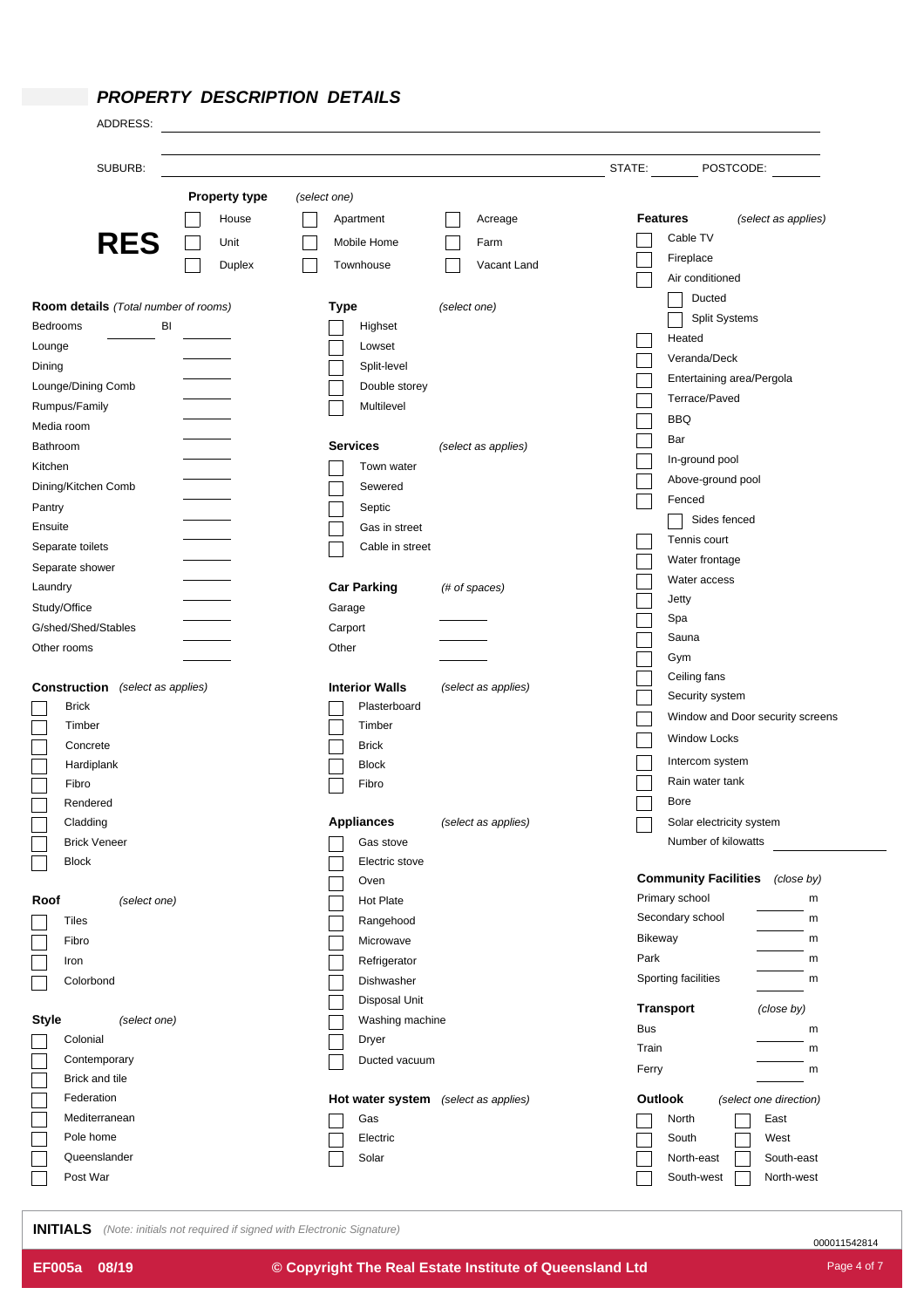## *PROPERTY DESCRIPTION DETAILS (Continued)*

|                 | Age (years):                                                                                                                                                    |  |              |                                  |    |                                                                            |         |                                                         |                                                                                            |      |              |
|-----------------|-----------------------------------------------------------------------------------------------------------------------------------------------------------------|--|--------------|----------------------------------|----|----------------------------------------------------------------------------|---------|---------------------------------------------------------|--------------------------------------------------------------------------------------------|------|--------------|
|                 | Land (approx. $m^2$ ):                                                                                                                                          |  |              |                                  |    | Land (approx. ha):                                                         |         |                                                         |                                                                                            |      |              |
|                 | R.P.D.                                                                                                                                                          |  |              |                                  |    |                                                                            |         |                                                         |                                                                                            |      |              |
|                 | Electrical safety switch:                                                                                                                                       |  | Yes          | No                               |    | Smoke alarm:                                                               | Yes     | No                                                      |                                                                                            |      |              |
|                 | Pool Safety Certificate:                                                                                                                                        |  | Yes          | No                               |    |                                                                            |         |                                                         |                                                                                            |      |              |
|                 | Encumbrances:                                                                                                                                                   |  | Yes          | No                               |    | If yes please provide details:                                             |         |                                                         |                                                                                            |      |              |
|                 |                                                                                                                                                                 |  |              |                                  |    |                                                                            |         |                                                         |                                                                                            |      |              |
|                 |                                                                                                                                                                 |  |              |                                  |    |                                                                            |         |                                                         |                                                                                            |      |              |
|                 |                                                                                                                                                                 |  |              |                                  |    |                                                                            |         |                                                         |                                                                                            |      |              |
|                 |                                                                                                                                                                 |  |              |                                  |    |                                                                            |         |                                                         |                                                                                            |      |              |
|                 | Neighbourhood Disputes (Dividing Fences and Trees) Act 2011 disclosures:                                                                                        |  |              |                                  |    |                                                                            |         |                                                         |                                                                                            |      |              |
|                 |                                                                                                                                                                 |  |              | (select whichever is applicable) |    |                                                                            |         |                                                         |                                                                                            |      |              |
|                 | The Land is not affected by any application to, or an order made by, the Queensland Civil and Administrative Tribunal (QCAT) in relation to a tree on the Land. |  |              |                                  |    |                                                                            |         |                                                         |                                                                                            |      |              |
|                 |                                                                                                                                                                 |  |              |                                  |    |                                                                            |         |                                                         | The Land is affected by an application to, or an order made by, QCAT in relation to a tree |      |              |
|                 |                                                                                                                                                                 |  | on the Land. |                                  |    |                                                                            |         |                                                         |                                                                                            |      |              |
|                 | Zoning:<br>\$<br>Rates:                                                                                                                                         |  |              |                                  |    |                                                                            |         | <b>Quarter</b>                                          | Half year                                                                                  | Year |              |
|                 | Vacant Possession:                                                                                                                                              |  |              |                                  |    |                                                                            |         |                                                         |                                                                                            |      |              |
|                 |                                                                                                                                                                 |  |              | days                             |    |                                                                            |         |                                                         |                                                                                            |      |              |
|                 | Tenanted:                                                                                                                                                       |  | Yes          |                                  | No |                                                                            |         |                                                         |                                                                                            |      |              |
|                 | Inspection:                                                                                                                                                     |  |              | Call listing agent               |    | 24hrs notice required                                                      |         | Specify:                                                |                                                                                            |      |              |
|                 | <b>UNIT USE ONLY</b>                                                                                                                                            |  |              |                                  |    |                                                                            |         |                                                         |                                                                                            |      |              |
|                 | Body Corporate Fees (Inc Sink Fund): \$                                                                                                                         |  |              |                                  |    |                                                                            | Period: |                                                         |                                                                                            |      |              |
|                 | Floor level:                                                                                                                                                    |  |              |                                  |    |                                                                            |         | Lift:                                                   | Yes                                                                                        | No   | (select one) |
|                 | <b>COMMENTS</b>                                                                                                                                                 |  |              |                                  |    |                                                                            |         |                                                         |                                                                                            |      |              |
|                 |                                                                                                                                                                 |  |              |                                  |    |                                                                            |         |                                                         |                                                                                            |      |              |
|                 |                                                                                                                                                                 |  |              |                                  |    |                                                                            |         |                                                         |                                                                                            |      |              |
|                 |                                                                                                                                                                 |  |              |                                  |    |                                                                            |         |                                                         |                                                                                            |      |              |
|                 |                                                                                                                                                                 |  |              |                                  |    |                                                                            |         |                                                         |                                                                                            |      |              |
|                 |                                                                                                                                                                 |  |              |                                  |    |                                                                            |         |                                                         |                                                                                            |      |              |
|                 |                                                                                                                                                                 |  |              |                                  |    |                                                                            |         |                                                         |                                                                                            |      |              |
|                 |                                                                                                                                                                 |  |              |                                  |    |                                                                            |         |                                                         |                                                                                            |      |              |
|                 |                                                                                                                                                                 |  |              |                                  |    |                                                                            |         |                                                         |                                                                                            |      |              |
|                 |                                                                                                                                                                 |  |              |                                  |    |                                                                            |         |                                                         |                                                                                            |      |              |
|                 | <b>SIGNATURE OF PARTIES</b>                                                                                                                                     |  |              |                                  |    |                                                                            |         |                                                         |                                                                                            |      |              |
|                 |                                                                                                                                                                 |  |              |                                  |    |                                                                            |         |                                                         |                                                                                            |      |              |
|                 | Client 1:                                                                                                                                                       |  |              |                                  |    | the control of the control of the control of the control of the control of |         |                                                         | Date: Date:                                                                                |      |              |
|                 |                                                                                                                                                                 |  |              |                                  |    |                                                                            |         |                                                         |                                                                                            |      |              |
|                 | Client 2:<br><u> 1989 - Andrea Stadt Britain, amerikansk politiker (d. 1989)</u>                                                                                |  |              |                                  |    |                                                                            |         |                                                         |                                                                                            |      |              |
|                 |                                                                                                                                                                 |  |              |                                  |    |                                                                            |         |                                                         |                                                                                            |      |              |
|                 | Agent:                                                                                                                                                          |  |              |                                  |    |                                                                            |         |                                                         |                                                                                            |      |              |
|                 |                                                                                                                                                                 |  |              |                                  |    |                                                                            |         |                                                         |                                                                                            |      |              |
|                 |                                                                                                                                                                 |  |              |                                  |    |                                                                            |         |                                                         |                                                                                            |      |              |
| <b>INITIALS</b> | (Note: initials not required if signed with Electronic Signature)                                                                                               |  |              |                                  |    |                                                                            |         |                                                         |                                                                                            |      | 000011542814 |
| <b>EF005a</b>   | 08/19                                                                                                                                                           |  |              |                                  |    |                                                                            |         | © Copyright The Real Estate Institute of Queensland Ltd |                                                                                            |      | Page 5 of 7  |
|                 |                                                                                                                                                                 |  |              |                                  |    |                                                                            |         |                                                         |                                                                                            |      |              |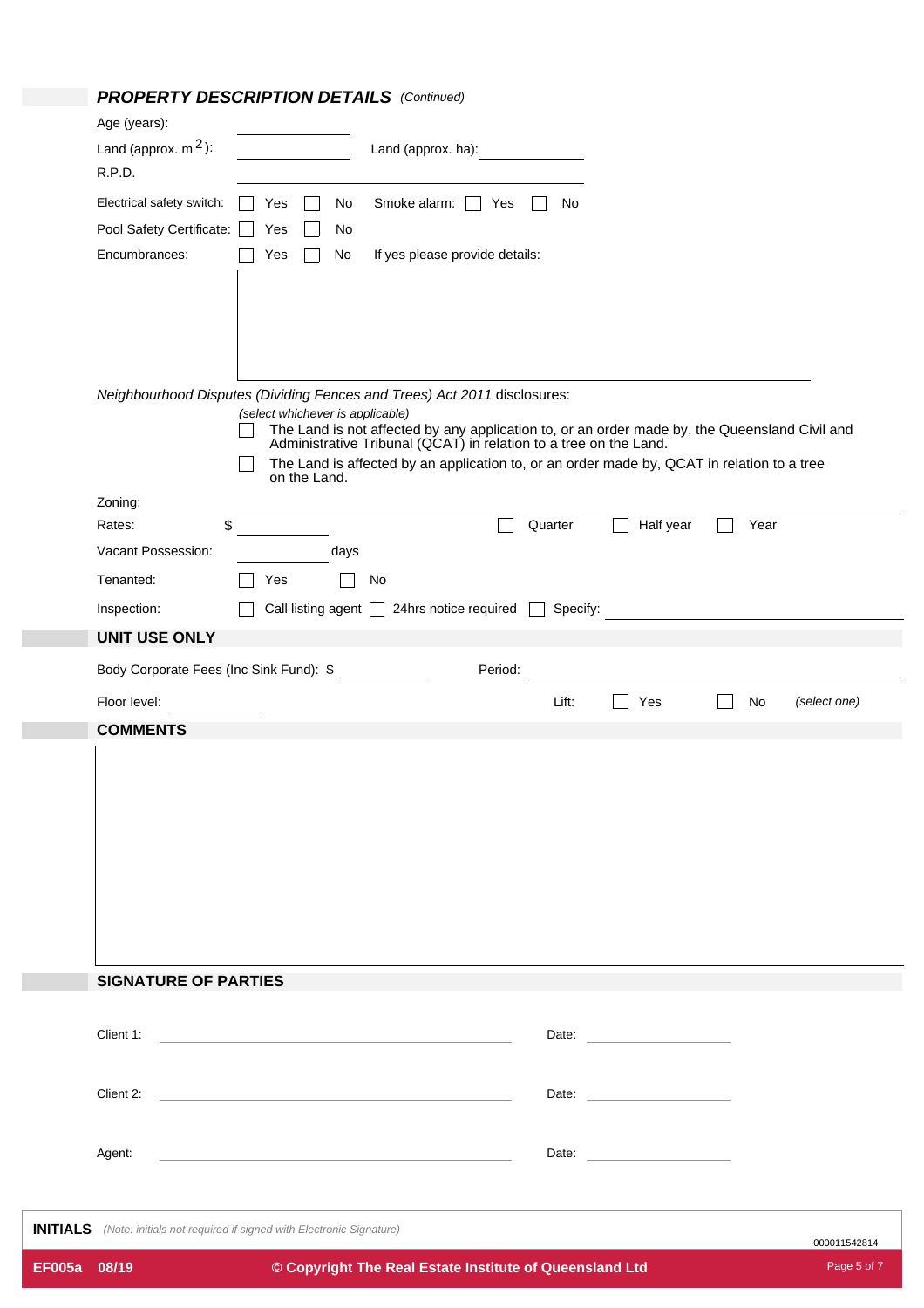#### **1. DEFINITIONS**

- 1.1 "**Act**" means the *Property Occupations Act 2014* (Qld).
- 1.2 "**Agent**" means the party described in Part 2 of the **Appointment of Property Agent.**
- 1.3 "**Appointment of Property Agent**" means the Queensland Government Property Occupations Form 6 - Appointment and reappointment of a property agent, resident letting agent or property auctioneer. These terms and conditions and the Schedule are annexed to terms and conditions and the Schedule are annexed to  $6.1$  The Client:<br>the Appointment of Property Agent.
- 1.4 "**Client**" means the party described in Part 1 of the Appointment of Property Agent.
- 1.5 "**Commission**" means the commission stated in Part 7 of the Appointment of Property Agent.
- 1.6 "**Conjunction Sale**" means a sale conducted in conjunction with other property agents.
- "**Electronic Signature**" means an electronic method of signing that identifies the person and indicates their intention to sign; 1.7
- 1.8 "**Property**" means the property described in Part 3 of the Appointment of Property Agent.
- 1.9 "**Property Description Details**" means the particulars listed in the Property Description Details annexed to the Schedule. **7.**
- 
- 1.11 "Schedule" means the Residential Sales Schedule
- forming part of this Agreement.<br>1.12 "**Term**" means the term specified in Part 4, Section 2 of Client: the Appointment of Property Agent.

#### **WHAT MAKES UP THIS AGREEMENT**

- This **Agreement** comprises the following parts:<br>communicated to the Client.
- 2.1 Appointment of Property Agent;
- 2.2
- **8. DISCLOSURE OF RE**<br>
Schedule; **8. BISCLOSURE OF RE**<br>
Essential Terms and Conditions; **8.1** The Client states that: 2.3
- 2.4 Any additional annexures.

3.1 For the Commission and other fees payable by the Client, the Agent agrees to sell the Property for the Client in accordance with this Agreement.

#### **PRICE**

The Client instructs the Agent that the Price at which the Agent must offer to sell the Property will be the Price stated in Part 4, Section 3 of the Appointment of Property Agent, or any variation to the Price stated in Part 4, Section 3 of the Appointment of Property Agent as instructed in writing at a later date by the Client. 4.1

#### **5. ENTITLEMENT TO COMMISSION**

- 5.1 The Client agrees to pay the Agent Commission as specified in Part 7 of the Appointment of Property Agent if a Contract of Sale of the Property is entered into with where the Relevant Person is the effective cause of the sale within the Term, provided that:
	- 5.1.1 the Contract of Sale of the Property is completed; or
	- 5.1.2 the Client defaults under the Contract of Sale and that Contract is terminated by reason of or following that default; or
	- the Contract of Sale is not completed and the whole or part of the deposit paid is liable to be forfeited; or 5.1.3
	- 5.1.4 the Contract of Sale is terminated by mutual agreement of the Client and the Buyer.
- 5.2 For the purposes of Clause 5.1 a Relevant Person is, where the Appointment of Property Agent is for:
	- 5.2.1 an Exclusive Agency, any person (including the Client); or
	- 5.2.2 a Sole Agency, any person other than the Client; or
	- 5.2.3 an Open Listing, the Agent only.

#### **6. AUTHORITY TO PAY COMMISSION**

- 6.1
	- 6.1.1 authorises the Agent, and
	- authorises and directs the deposit holder or any other person to whom any deposit is paid under a Contract of Sale, to pay to the Agent any Commission to which the Agent is entitled immediately upon: 6.1.2
		- (a) the entitlement to Commission arising; and
		- (b) production of the Agreement or a copy of the Agreement;
- 6.2 The Client agrees that the Agent's receipt for the payment of Commission under Clause 6.1 completely discharges the deposit holder from any duty to account to the Client for the Commission paid to the Agent.

### **COMMUNICATION OF EXPRESSIONS OF INTEREST**

- 1.10 "**REIQ**" means The Real Estate Institute of Queensland. 7.1 Unless otherwise agreed in writing between the Client 2.11 "Schedule" means the Pesidential Sales Schedule and the Agent. the Client: 7.1
	- forming part of this Agreement. The Contraction of the Agent to communicate to the
		- (a) all written offers about the sale; and
- **2.** WHAT MAKES UP THIS AGREEMENT (b) only those expressions of interest which the Agent determines in its discretion are to be

#### **DISCLOSURE OF RELEVANT FACTS**

- 8.1
- Econidational annexures.<br>Any additional annexures.
- the Agent is entitled to sell the Property on<br>behalf of the Client; and **3.** behalf of the Client; and **CLIENT APPOINTS AGENT** 8.1.2
	- the particulars about the Property contained in the Property Description Details are correct; 8.1.3
	- The Client authorises the Agent at the Client's cost to: 8.2
- **4.** take reasonable steps to find out or verify: 8.2.1 (a) the ownership of the Property; and (b) the description of the Property;
	- 8.2.2 take such other reasonable steps to find out or verify the facts material to the sale, exchange or lease that a prudent property agent would find out or verify in order to avoid error, omission, exaggeration or misrepresentation. These steps may be taken before listing the Property and afterwards as the occasion arises;
	- 8.3 The Client will produce to the Agent, at the Agent's request, such information as required by the Agent to satisfy the Agent of the matters referred to in this Clause 8;
	- This Clause 8 does not oblige the Agent to undertake 8.4 searches with public authorities;
	- The Client warrants that the Property is safe and free from any defects for the purposes of a property inspection. 8.5

**INITIALS** *(Note: initials not required if signed with Electronic Signature)*

000011542814